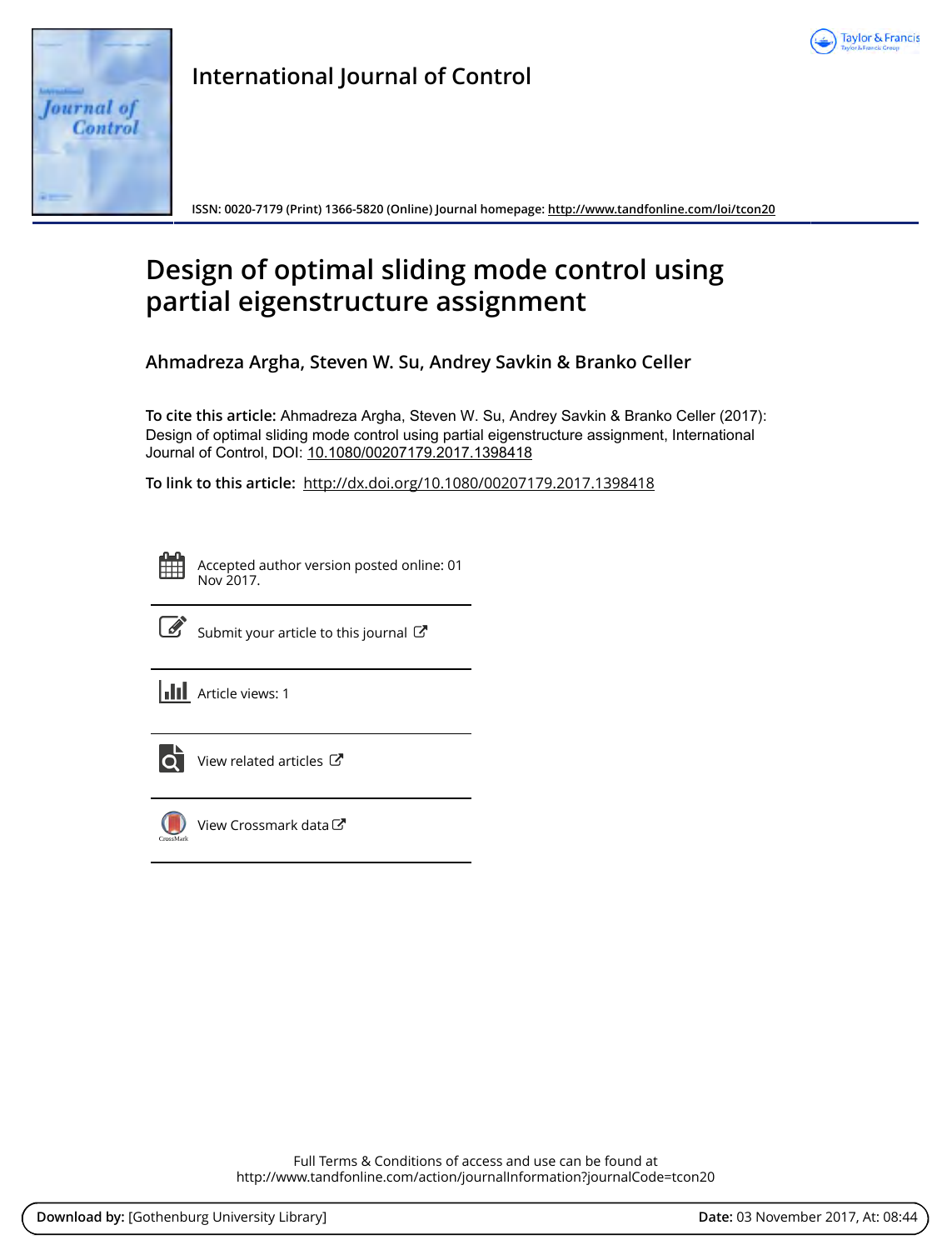To appear in the *International Journal of Control* Vol. 00, No. 00, Month 20XX, 1–26

**Publisher:** Taylor & Francis **Journal:** *International Journal of Control* **DOI:** https://doi.org/10.1080/00207179.2017.1398418

# **Design of optimal sliding mode control using partial eigenstructure assignment**

Check for updates

Ahmadreza Argha<sup>1</sup>, Steven W. Su<sup>2\*</sup>, Andrey Savkin<sup>1</sup>, and Branko Celler<sup>1</sup>

<sup>1</sup>*School of Electrical Engineering and Telecommunications, University of New South Wales, Sydney, NSW 2052, Australia.*

<sup>2</sup>*Faculty of Engineering and Information Technology, University of Technology, Sydney, PO Box 123, Broadway, NSW 2007, Australia.*

#### (*October 26, 2017*)

This paper describes a new framework for the design of a sliding surface for a given system while multi-channel  $H_2$ performances of the closed-loop system are under control. In contrast to most of the current sliding surface design schemes, in this new method the level of control effort required to maintain sliding is penalised. The proposed method for the design of optimal sliding mode control is implemented in two stages. In the first stage, a state feedback gain is derived using an LMI-based scheme that can assign a number of the closed-loop eigenvalues to a known value whilst satisfying performance specifications. The sliding function matrix related to the particular state feedback derived in the first stage is obtained in the second stage by using one of the two different methods developed for this goal. The proposed theory is evaluated by using numerical examples including the problem of steady state output tracking via a state-feedback SMC for flight control.

Keywords: Multi-channel  $\mathcal{H}_2$  synthesis, partial eigenstructure assignment, regional pole placement LMI characterisation, sliding surface selection.

## **1. Introduction**

Sliding mode control (SMC) is a control method which, due to its robustness properties against matched uncertainties, has progressively been used in different applications [\(Argha, Li, Su, & Nguyen, 2016b;](#page-16-0) [Ed](#page-16-1)[wards, 2004;](#page-16-1) [Edwards & Spurgeon, 1998;](#page-16-2) [Herrmann, Spurgeon, & Edwards, 2001;](#page-16-3) [Hu, Wang, & Gao,](#page-16-4) [2008;](#page-16-4) [Utkin, 1992\)](#page-17-0). Roughly speaking, all the traditional SMC design methods consist of two separate stages. In the first stage, an appropriate sliding surface is chosen so that it can guarantee a reduced-order sliding motion with suitable dynamics. Many approaches have been developed for this goal; for example, pole placement and optimal quadratic [\(Edwards & Spurgeon, 1998\)](#page-16-2), and linear matrix inequality (LMI) methods [\(Argha, Li, Su, & Nguyen, 2016a;](#page-16-5) [Choi, 2002;](#page-16-6) [Herrmann et al., 2001;](#page-16-3) [Park, Choi, & Kong, 2007\)](#page-16-7). Following this, the second stage designs a controller to persuade and retain the sliding motion. However, these traditional design methods are unable to limit the available control action required for satisfying the control objective. This is because, during the switching function synthesis, there is no sense of the level of the control action required to persuade and retain sliding [\(Edwards, 2004\)](#page-16-1). If no limits are considered on

<sup>∗</sup> Corresponding author. Email: Steven.Su@eng.uts.edu.au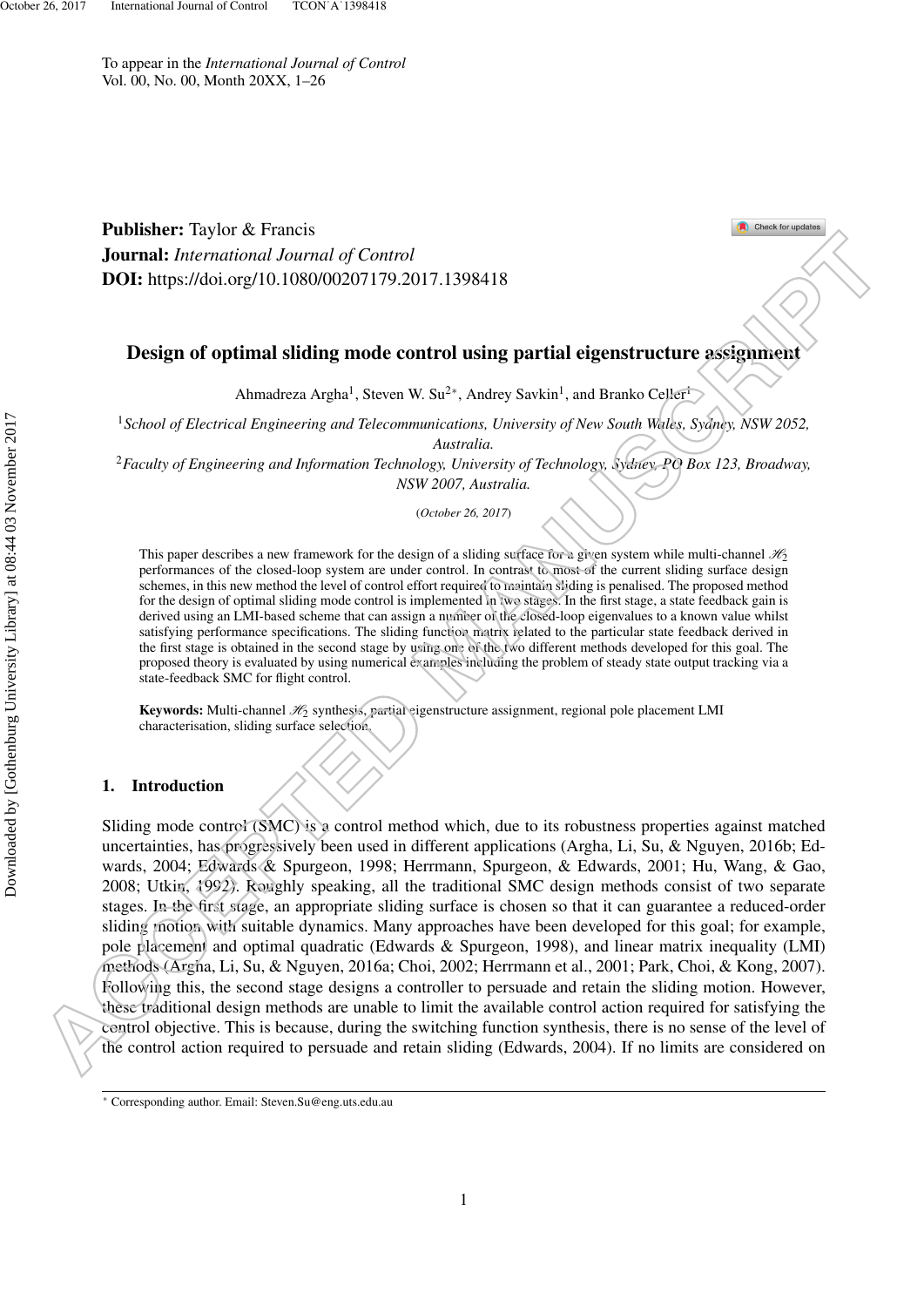the control actions during the design procedure, a very impractical switching surface and thereby control law may always be derived, as the high level of control efforts may be required to reach the sliding surface and maintain there thereafter.

To deal with this problem, the proposed scheme in [Pan and Furuta](#page-16-8) [\(1994\)](#page-16-8) designs the sliding surface while minimising an objective function of the system state and control input. However, as this scheme needs to ensure that at least one eigenvalue of the closed-loop system (for single input systems) is a real value, not necessarily any arbitrary weighting matrices in the objective function can result in a sliding mode control. Hence, this reference either reselects the weighting matrices or approximates the closed-loop system eigenvalues so that a set of eigenvalues are generated which can be divided into the null-space and range-space dynamics. However, no precise scheme is given on how to reselect the weighting matrices. Further, the approximation of eigenvalues may lead to a loss in optimality and possibly robustness. For addressing the limitations of [Pan and Furuta](#page-16-8) [\(1994\)](#page-16-8), [Tang and Misawab](#page-17-1) [\(Jan, 2002\)](#page-17-1) proposes an LQR-like scheme in which a weighting matrix is computed which is closest to the desired one and can result in the desired eigenvalues. Following this, the associated SMC is designed according to the obtained eigenvalues and weighting matrix. Nevertheless, both methods in [Pan and Furuta](#page-16-8) [\(1994\)](#page-16-8); [Tang and Misawab](#page-17-1) [\(Jan, 2002\)](#page-17-1) are suitable to single input systems. Alternatively, [Edwards](#page-16-1) [\(2004\)](#page-16-1) proposes two new frameworks exploiting two special system coordinate transformations, which are fundamentally different from the aforementioned schemes.

Another thread of literature has focused on the construction of the sliding surface based on manipulation of the right eigenvector and spanning the sliding subspace. For example, the main idea in [Chang](#page-16-9) [\(2002\)](#page-16-9); [Chang and Chen](#page-16-10) [\(2000\)](#page-16-11); [Chen and Chang](#page-16-11) (2000); Tapia, Márquez, Bernal, and Cortez [\(2014\)](#page-17-2) is to design a state feedback gain so that the spectrum of the obtained closed-loop system includes *n*−*m* desired eigenvalues (i.e. the eigenvalues governing the reduced order sliding motion), and *m* (the rank of the input distribution matrix) arbitrary stable real eigenvalues. While [Chang](#page-16-9) [\(2002\)](#page-16-9); [Chen and Chang](#page-16-11) [\(2000\)](#page-16-11) consider the case where arbitrary eigenvalues are all equal, in [Chang and Chen](#page-16-10) [\(2000\)](#page-16-10) they are all different. Indeed, an appropriate choice for the set of closed-loop system eigenvalues can provide desired dynamics, optimal behaviour, and robust stability for sliding mode. However, in these schemes, it remains to investigate how to select a subset of desired eigenvalues of the overall closed-loop system by which the sliding motions are governed while minimising the performance degradation of the sliding mode dynamics compared to the overall closed-loop dynamics.

This paper aims to propose a different way for the sliding surface design in which the control effort required to induce and maintain sliding is taken into account. This approach is a middle-of-the-road method in that it uses a specific *partial eigenstructure assignment* method to assign *m* arbitrary stable real eigenvalues while an appropriate sliding motion dynamics will be ensured by enforcing different Lyapunov-type constraints such as the multi-channel  $\mathcal{H}_2$  and regional pole placement constraints. The advantages of the proposed approach for the design of sliding surface compared to all the aforementioned references are threefold: *i*) it can set the stage for designing SMC while the level of control efforts is taken into account; *ii*) it makes it possible to integrate several Lyapunov-type constraints, e.g. regional pole placement constraints, in the SMC design problem; *iii*) the controller can be computed in a numerically very efficient method. The proposed scheme for the design of sub-optimal SMC is indeed a two-stage LMI-based approach. In the first stage, while enforcing different Lyapunov-type constraints e.g. the multi-channel  $\mathcal{H}_2$ , a state feedback gain is derived, using an LMI-based optimisation program employing an instrumental matrix variable, that can precisely assign some of the closed-loop eigenvalues to a priori known value. Following this, the sliding surface, associated with the state feedback gain obtained in the first stage, is determined in the second stage. Two different approaches are presented for deriving the associated switching function matrix.

Finally, it is worth mentioning that the developed  $\mathcal{H}_2$ -based SMC in this paper is essentially different from the  $\mathcal{H}_2/\mathcal{H}_\infty$  SMC design approaches in e.g. [Juma and Werner](#page-16-12) [\(2012\)](#page-16-12); [Valiloo, Khosrowjerdi,](#page-17-3) [and Salari](#page-17-3) [\(2014\)](#page-17-3), and the robust  $\mathcal{H}_{\infty}$ -based SMC with pole placement scheme in [Zhang, Liu, Wang, and](#page-17-4) [Karimi](#page-17-4) [\(2014\)](#page-17-4) because in these references, during switching function synthesis, the required control effort to persuade and retain sliding is not considered. Additionally, the method presented in this manuscript is an extended version of the work in [Argha, Su, Savkin, and Celler](#page-16-13) [\(2016\)](#page-16-13).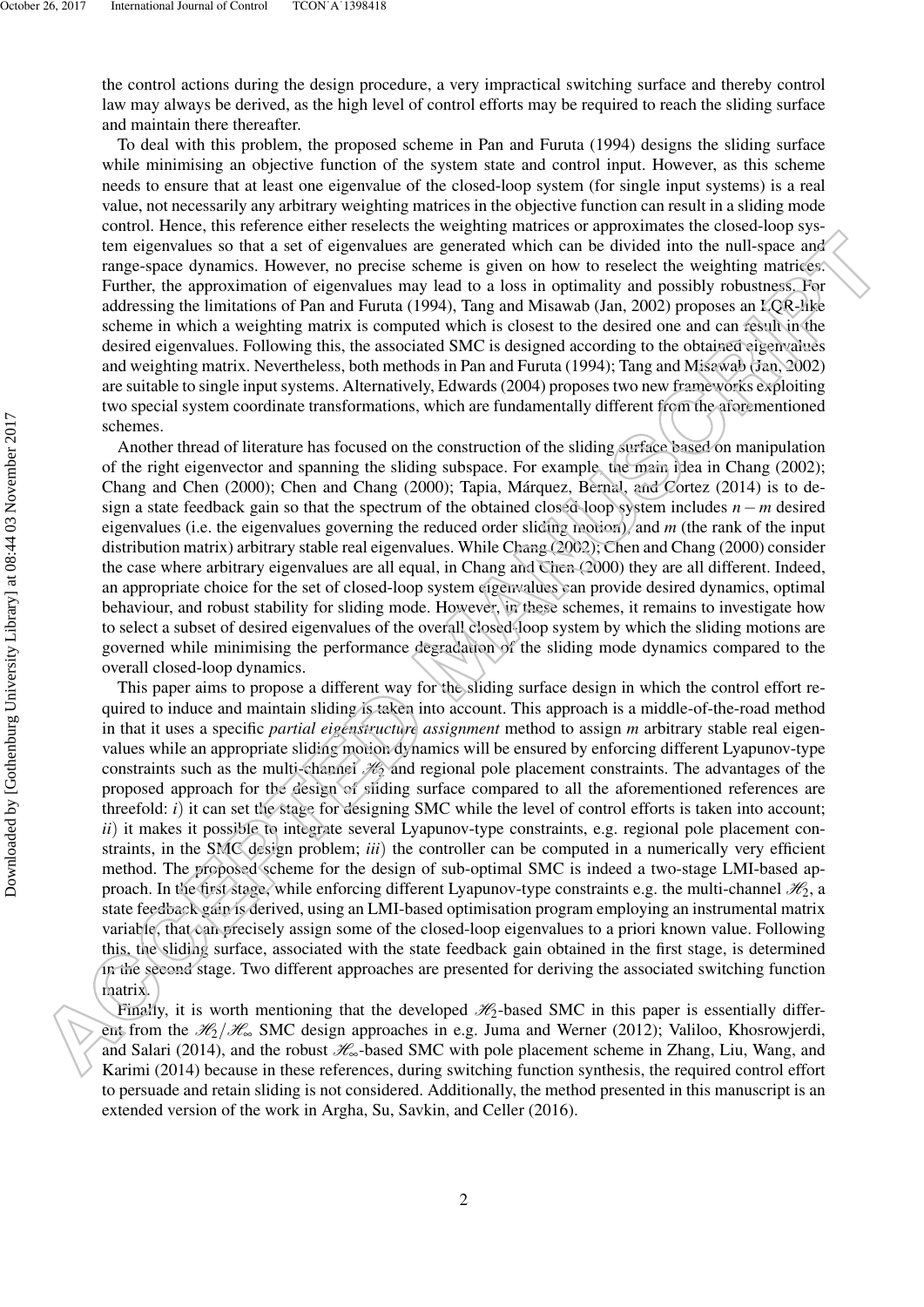The structure of the paper is as follows. Section [2](#page-3-0) is dedicated to the problem statement and preliminar-ies. Section [3](#page-4-0) explains the novel design strategy for the design of  $H_2$  based SMC. Section [4](#page-8-0) discusses two different approaches for deriving the sliding function matrix associated with the linear controller obtained in Section [3.](#page-4-0) Section [5](#page-9-0) summarises the proposed multichannel  $\mathcal{H}_2$  based SMC. Section [6](#page-10-0) illustrates this method via three examples including the flight control problem. Section [7](#page-15-0) will finally conclude the paper.

**Notation:** herm( $\Sigma$ ), where  $\Sigma$  is a square matrix, stands for  $\Sigma + \Sigma^*$  where  $\Sigma^*$  denotes the transpose conjugate of Σ.

### <span id="page-3-0"></span>**2. Problem Statement and Preliminaries**

Consider the following uncertain linear time invariant (LTI) continuous-time system:

<span id="page-3-1"></span>
$$
\dot{x}(t) = Ax(t) + B_2[u(t) + f(x, u, t)]
$$
  

$$
z(t) = Cx(t) + Du(t),
$$

where  $x \in \mathbb{R}^n$ ,  $u \in \mathbb{R}^m$ , and  $z(t) \in \mathbb{R}^q$  are the state vector, control input vector, and  $\mathcal{H}_2$  performance output vector of the system, respectively. It is also assumed that the matrices in [\(1\)](#page-3-1) are constant and have appropriate dimensions. The unknown signal  $f(x, u, t) : \mathbb{R}^n \times \mathbb{R}^m \times \mathbb{R}_+ \to \mathbb{R}^m$  denotes matched uncertainty in [\(1\)](#page-3-1) whose Euclidean norm is bounded by a known function  $\rho(x, u, \lambda)$ . Without loss of generality, it is also assumed that matrix  $B_2$  has full rank and  $m \leq q \leq n$ . This paper aims at designing a multi-channel  $\mathcal{H}_2$  based SMC for the system in [\(1\)](#page-3-1). In doing so, this paper primarily considers the state feedback synthesis with a combination of multichannel  $\mathcal{H}_2$  performance specifications. In the next section, we will develop an LMI characterisation for the multi-channel  $\mathcal{H}_2$  control problems, which leads to potentially less conservative results compared to the so-called *quadratic* approach. The new LMI characterisation is very crucial for the optimal SMC of this paper, as it sets the stage for designing a certain partial eigenstructure assignment scheme which is able to assign some of the closed-loop eigenvalues to a known value.

Now, we consider a linear switching surface as:

<span id="page-3-5"></span>
$$
\mathscr{L} = \{x : \sigma(t) \triangleq Sx(t) = 0\},\tag{2}
$$

<span id="page-3-2"></span>(1)

where  $S \in \mathbb{R}^{m \times n}$  is the full rank sliding matrix to be designed later so that the associated reduced order sliding motions have suitable dynamics.

Let us consider the following controller:

$$
u(t) = -(SB_2)^{-1}(SA - \Phi S)x(t) + \vartheta(t),
$$
\n(3)

where  $\Phi \in \mathbb{R}^{m \times n}$  is a stable matrix, and  $\vartheta(t) \in \mathbb{R}^m$  is used to denote the nonlinear part of the sliding mode controller which has the following form

$$
\vartheta(t) = -(SB_2)^{-1} \rho(x, u, t) \frac{\sigma(t)}{\|\sigma(t)\|} \text{ if } \sigma(t) \neq 0,
$$
\n(4)

in which the scalar function  $\rho(\cdot)$  satisfies  $\|\rho(x, u, t)\| \geq \|SB_2 f(x, u, t)\|$ . We also assume that  $\Phi = \lambda I_m$ , where  $\lambda$  is a known negative scalar. As  $\Phi = \lambda I_m$ , the control law  $u(k)$  in [\(3\)](#page-3-2) can be reformulated as

<span id="page-3-4"></span><span id="page-3-3"></span>
$$
u(t) = (SB2)-1 SA\lambda x(t) + \vartheta(t),
$$
\n(5)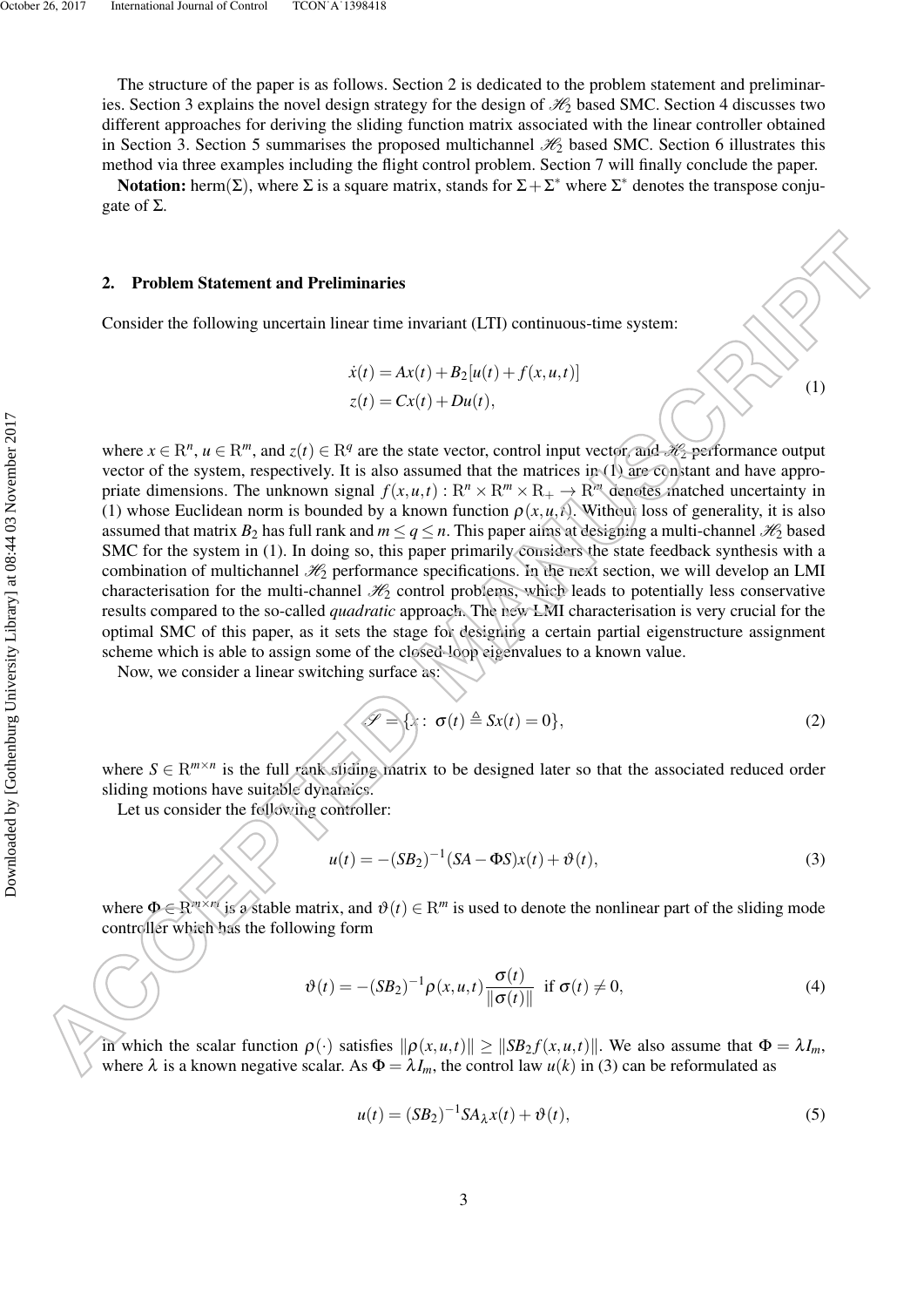where  $A_{\lambda} = \lambda I_n - A$ . Now let  $f = 0$  and  $\vartheta = 0$  in [\(1\)](#page-3-1). We then assume the controller in [\(5\)](#page-3-3) contains only the linear part, therefore

<span id="page-4-3"></span>
$$
\dot{x}(t) = Ax(t) + B_2u(t) + B_1w(t)
$$
  
\n
$$
z(t) = Cx(t) + Du(t)
$$
  
\n
$$
u(t) = (SB_2)^{-1}SA_{\lambda}x(t),
$$
\n(6)

where  $w(t)$  is an artificial mismatched disturbance and the distribution matrix  $B_1$  is of appropriate dimension. The objective of this paper is to find a sliding matrix *S* so that the resulting reduced order motion, when restricted to  $\mathscr{S}$ , is stable and meets multi-channel  $\mathscr{H}_2$  performance specifications. For this purpose, one may resort to solve a multi-channel  $\mathcal{H}_2$  state feedback problem and thereby find the switching matrix associated with the derived optimal state feedback gain (say *F*). Broadly speaking, this simple scheme may not necessarily result in any solution, unless the obtained state feedback gain *F* can ensure that *m* of the closed-loop poles are exactly located at  $\lambda$ . In brief, in order to design a multichannel  $\mathcal{H}_2$ -based SMC, we need to address the following two problems:

<span id="page-4-1"></span>**Problem 1:** *Blend the multi-channel*  $H_2$  *problem with the eigenstructure assignment method, i.e. design a state feedback F enforcing the multi-channel*  $H_2$  *constraints while ensuring m poles of the closed-loop system are precisely located at* λ*.*

**Problem 2:** *Obtain the sliding matrix S associated with the particular state feedback F, derived in Problem [1.](#page-4-1)*

The above-mentioned problems are dealt with in the following two sections.

# <span id="page-4-0"></span>**3. Partial Egienstructure Assignment Problem For Optimal SMC Design**

## **3.1** *H*<sub>2</sub> *LMI* characterisation

Let us assume temporarily that there is no matched uncertainty in [\(1\)](#page-3-1), i.e.  $f(x, u, t) = 0$  and  $\rho(x, u, t) = 0$ . Now, the LMI characterisation for the (multi-channel)  $\mathcal{H}_2$  problem is presented.

<span id="page-4-2"></span>**Lemma 1:** *The following statements are equivalent:*

i) 
$$
\exists F \text{ such that } A + B_2F \text{ is stable and } \left\| (C + DF) \left[ sI - (A + B_2F) \right]^{-1} B_1 \right\|_2^2 < \gamma.
$$

*ii*)  $∃X$   $≥$  0 *and*  $Z$   $>$  0 *such that* 

$$
\begin{bmatrix} AX + B_2Y + XA^T + Y^T B_2^T & \star \\ CX + DY & -\gamma I \end{bmatrix} < 0,
$$
  

$$
\begin{bmatrix} -Z & \star \\ B_1 & -X \end{bmatrix} < 0,
$$
  
trace(Z) < 1,

*where*  $Y = FX$ .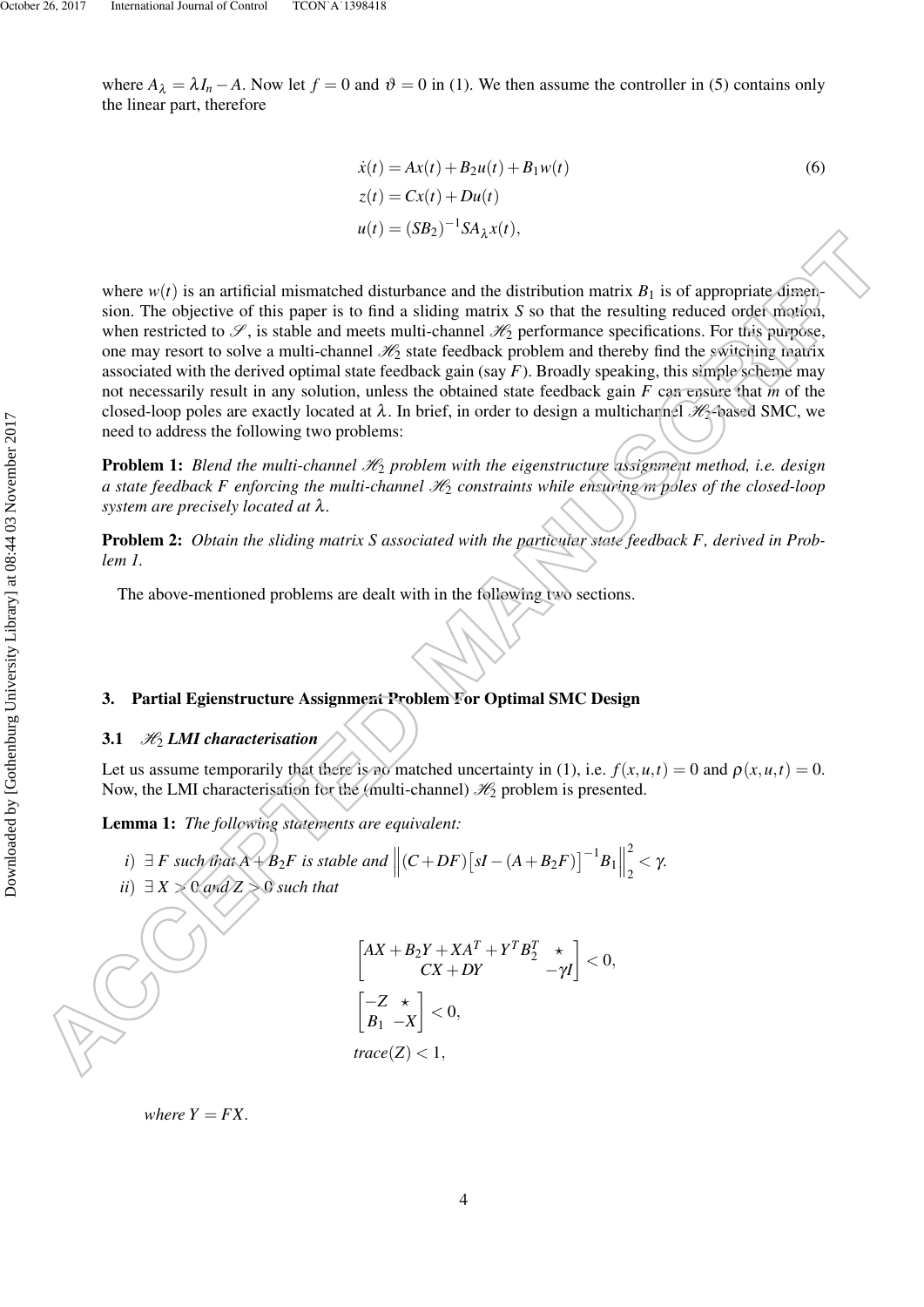*iii*) ∃  $X > 0$ ,  $Z > 0$  *and G such that* 

$$
\begin{bmatrix}\n-(G+G^T) & \star & \star \\
AG+B_2Y+X+G-2X & \star \\
CG+DY & 0 & -\gamma I\n\end{bmatrix} < 0,\n\tag{7}
$$
\n
$$
\begin{bmatrix}\n-Z & \star \\
P & Y < 0,\n\end{bmatrix} < 0,\n\tag{8}
$$

$$
trace(Z) < 1,\tag{9}
$$

<span id="page-5-4"></span><span id="page-5-3"></span><span id="page-5-2"></span>*B*<sup>1</sup> −*X*

*where*  $Y = FG$ ,

*in which*  $X > 0$ ,  $Z > 0$  *are s.p.d matrices, and* G *is a general matrix variable.* 

*Proof.* Note that the equivalence between *i*) and *ii*) is a standard  $\mathcal{H}_2$  state feedback synthesis [\(Boyd,](#page-16-14) [Ghaoui, Feron, & Balakrishnan, 1994\)](#page-16-14). Using the Schur complement, it can simply be shown that the first LMI in *iii*) can be reformulated as

$$
\begin{bmatrix} -(G+G^T)+\gamma^{-1}(CG+DY)^T(CG+DY) & \star\\ AG+B_2Y+X+G & -2X \end{bmatrix} \leq 0.
$$

Note that as  $G^T + G > 0$ , *G* is nonsingular. Performing the congruence transformation  $\begin{bmatrix} G^{-T} & 0 \\ 0 & Y^{-T} \end{bmatrix}$  $\begin{bmatrix} 0 & 0 \\ 0 & X^{-1} \end{bmatrix}$  in the above inequality leads to

$$
\begin{bmatrix} -(\tilde{G}+\tilde{G}^T)+\gamma^{-1}(C^TC+F^TD^TDF) & \star \\ \tilde{X}(A+B_2F)+\tilde{X}+\tilde{G} & >2\tilde{X} \end{bmatrix}<0.
$$

where  $\tilde{G} = G^{-1}$ ,  $\tilde{X} = X^{-1}$ ,  $F = YG^{-1}$  and  $CD^T = 0$ . The above inequality can be written as

$$
\begin{bmatrix} \gamma^{-1}(C^T C + F^T D^T D F) & \star \\ \tilde{X}(A + B_2 F) + \tilde{X} & -2\tilde{X} \end{bmatrix} + \text{herm} \left( \begin{bmatrix} -I \\ I \end{bmatrix} \tilde{G} \begin{bmatrix} I & 0 \end{bmatrix} \right) < 0.
$$

Based on the projection lemma, the above inequality holds iff the following inequalities are satisfied:

<span id="page-5-1"></span>
$$
\begin{bmatrix} I \\ I \end{bmatrix}^T \begin{bmatrix} \gamma^T (C^T C + F^T D^T D F) & \star \\ \tilde{X} (A + B_2 F) + \tilde{X} & -2\tilde{X} \end{bmatrix} \begin{bmatrix} I \\ I \end{bmatrix} < 0, \tag{10}
$$

$$
\begin{bmatrix} 0 \\ I \end{bmatrix}^T \begin{bmatrix} \gamma^{-1} (C^T C + F^T D^T D F) & \star \\ \tilde{X} (A + B_2 F) + \tilde{X} & -2\tilde{X} \end{bmatrix} \begin{bmatrix} 0 \\ I \end{bmatrix} < 0.
$$
 (11)

As can be seen, the inequality [\(11\)](#page-5-0) implies the trivial inequality  $-\tilde{X} < 0$  and the equation [\(10\)](#page-5-1) is

$$
\tilde{X}(A+B_2F) + (A+B_2F)^T \tilde{X} + \gamma^{-1} (C^T C + F^T D^T D F) < 0.
$$

Pre- and post-multiplying the above inequality by  $X = \tilde{X}^{-1}$  leads to

$$
AX + B_2Y + (AX + B_2Y)^T + \gamma^{-1}(XC^{T}CX + Y^{T}D^{T}DY) < 0,
$$

where  $Y = FX$ . Using the Schur complement and recalling this fact that  $C^T D = 0$ , it is readily demonstrated that the above inequality can be written as item *ii*).  $\Box$ 

<span id="page-5-0"></span>5

**Remark 1:**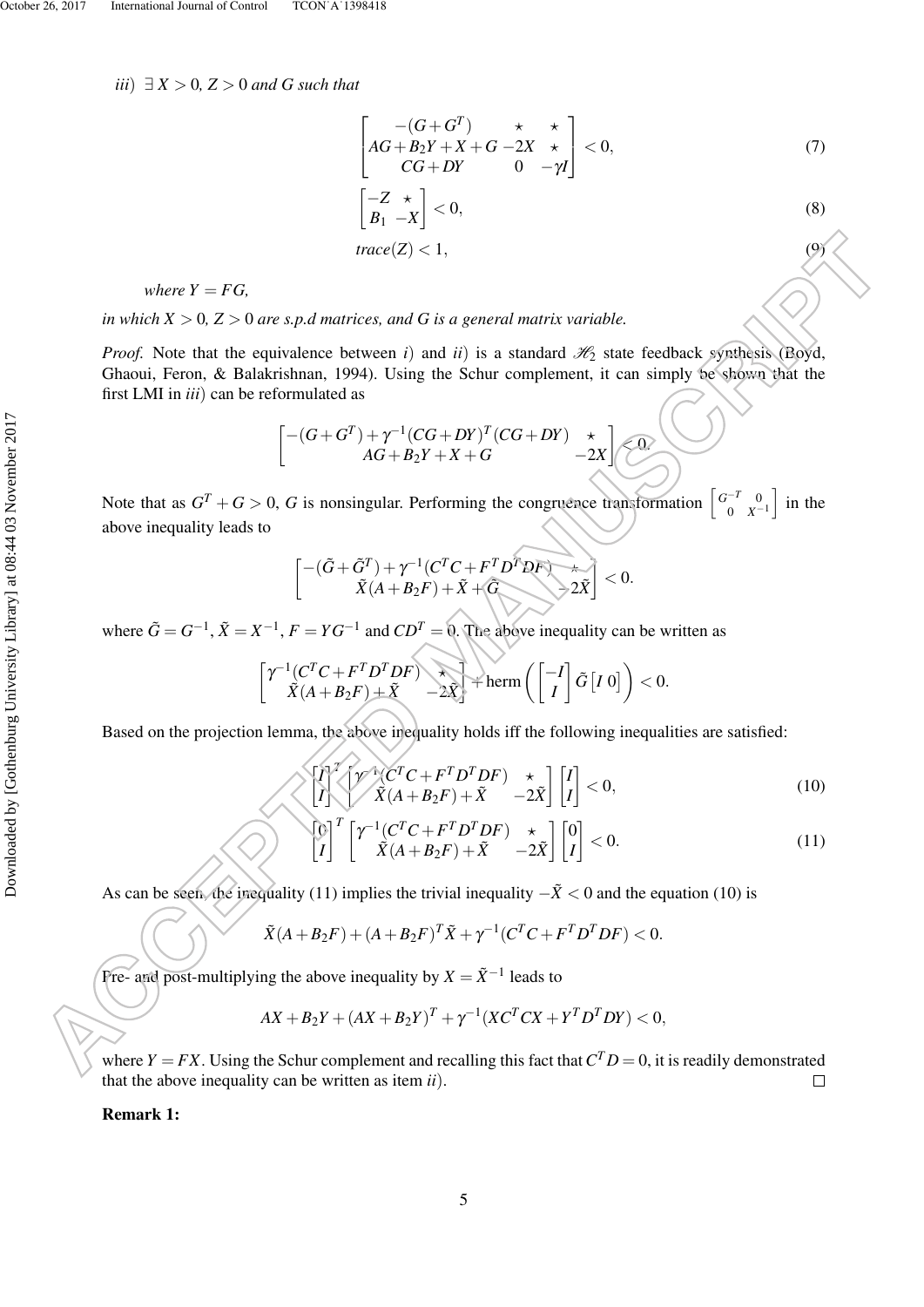- *It is worth noting that the dimension of the first LMI in item iii*) *is smaller than the one in [Apkarian,](#page-16-15) [Tuan, and Bernussou](#page-16-15) [\(2001\)](#page-16-15). This makes the proposed LMI-based controller design scheme to be computationally less expensive.*
- *The specific LMI characterisation in* [\(7\)](#page-5-2) *sets the stage for utilising different Lyapunov matrices in different LMI constraints involved in the problem. Further in* [\(7\)](#page-5-2)*, the product terms between the system matrix A and the Lyapunov matrices (Xi) disappear, and the Lyapunov matrix plays no direct role in the control gain. This feature can substantially reduce the conservatism of the quadratic approach proposed for multi-objective control synthesis schemes [\(Chilali & Gahinet, 1996\)](#page-16-16).*
- *In the robust control field, the projection lemma is usually used to eliminate the matrix variable associated with the controller state-space data. However, in the LMI-based scheme proposed for sub-optimal SMC design, we utilise the projection lemma in the opposite direction, i.e. introducing an instrumental matrix variable to the LMI-based problem.*

## **3.2** *Multi-channel*  $H_2$  *state feedback using improved LMI characterisations*

Now let  $T_{wz}(s)$  denotes the closed-loop transfer function from *w* to *z* for control law  $u = Fx$ . Our target is to compute a matrix *F* which meets the following performance specifications

> minimise k*Twiz<sup>i</sup>*  $\left\|T_{w_iz_i}\right\|_2$

 $\sup_{x_1, y_1 \in \mathbb{R}} \|T_{w_1, z_1}\|_2^2 < \gamma_1, \dots, \widehat{\max_{x_i, y_i \in \mathbb{R}} \|T_{w_i, z_i}}$ 2 <sup>2</sup> < γ*i*−1,  $||T_{w_{i+1}z_{i+1}}||$  $\frac{2}{2} < \gamma_{i+1}, \dots, \|T_{w,v}z_{\mathcal{N}}\|$  $\frac{2}{2} < \gamma_{\mathcal{N}},$  <span id="page-6-1"></span><span id="page-6-0"></span>(12)

where  $||T_{w_iz_i}||_2 = ||L_iT_{wz}R_i||_2$ , in which *L*<sub>*i*</sub> and *R<sub>i</sub>* are used to specify the involving channel in the associated constraint. In the sequel of this paper, we use  $\mathcal N$  to denote the number of channels or the independent Lyapunov variables. Furthermore, a realisation of  $T_{w_iz_i}$  is achieved by replacing  $B_1$ , *C* and *D* by  $B_{1,i}$ ,  $C_i$ and  $D_i$ ,  $i = 1, \dots, N$ , respectively, in [\(1\)](#page-3-1). The closed-loop performance can be guaranteed by constraining (minimising) the  $\mathcal{H}_2$  norm of the closed-loop transfer functions related to (input/output) signals  $w_i = R_i w$ and  $z_i = L_i z$ ; see [De Oliveira, Gerome, and Bernussou](#page-16-17) [\(1999\)](#page-16-17); [Scherer, Gahinet, and Chilali](#page-16-18) [\(1997\)](#page-16-18). Suppose that each channel is associated with a set of LMI constraints presented in [\(7\)](#page-5-2), [\(8\)](#page-5-3), and [\(9\)](#page-5-4). Then the LMI characterisation for state feedback synthesis with multi-channel  $\mathcal{H}_2$  specifications can be obtained by assigning a different Lyapunov variable *X<sup>i</sup>* > 0 to every channel and exploiting common variables *G* and *Y* for all channels. As a result, using the item *iii*) of Lemma [1,](#page-4-2) the LMI characterisation for *l*-th channel can be represented as:

$$
\begin{bmatrix}\n-(G+G^T) & \star & \star \\
AG+B_2Y+X_l+G-2X_l & \star \\
C_lG+D_lY & 0 & -\gamma l\n\end{bmatrix} < 0,\n\tag{13}
$$

<span id="page-6-3"></span><span id="page-6-2"></span>
$$
\begin{bmatrix} -Z_l & \star \\ B_{1,l} & -X_l \end{bmatrix} < 0,\tag{14}
$$

$$
trace(Z_l) < 1,
$$
\n(15)

Downloaded by [Gothenburg University Library] at 08:44 03 November 2017 Downloaded by [Gothenburg University Library] at 08:44 03 November 2017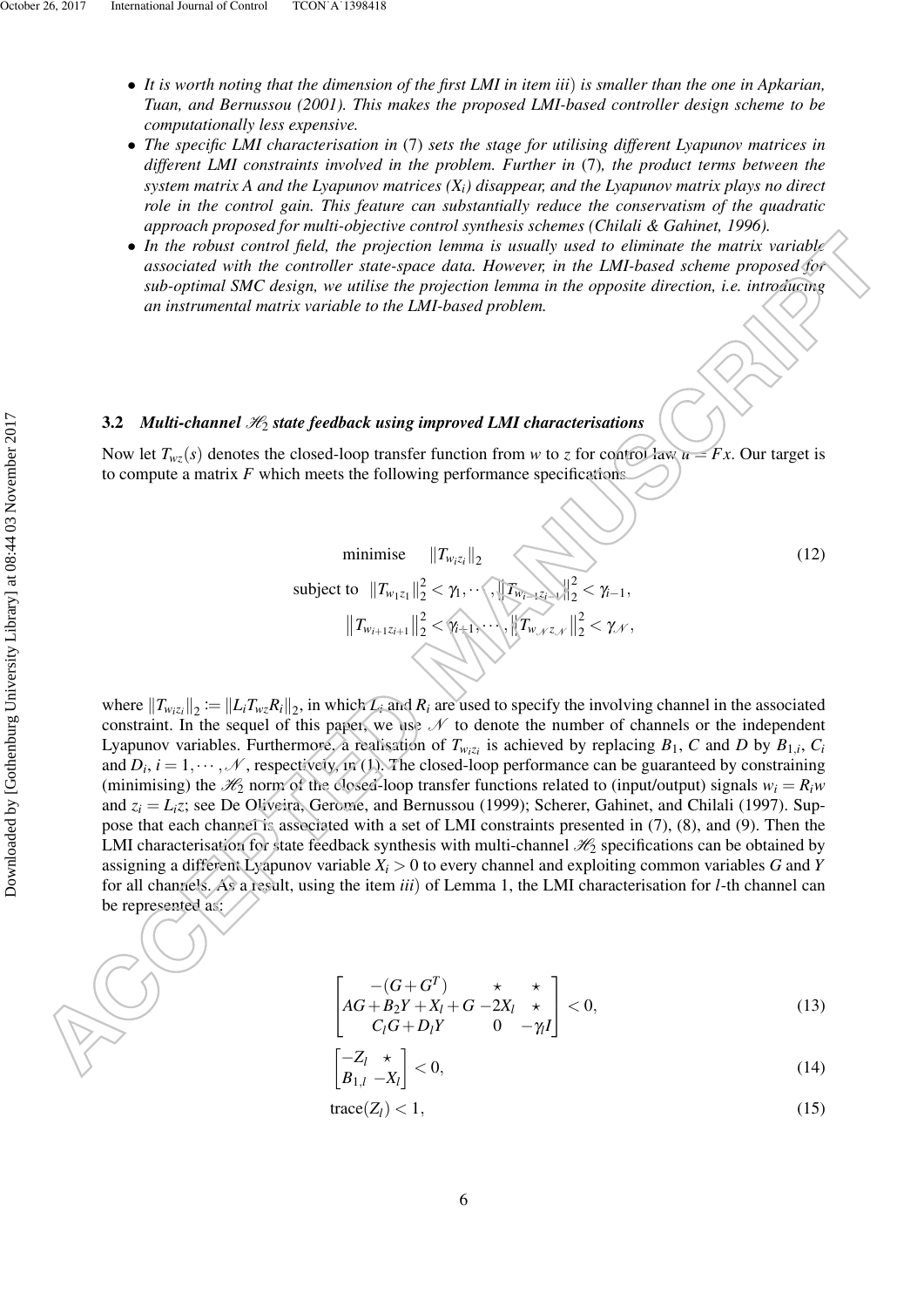where  $X_l > 0$ ,  $Z_l > 0$ , *G* and *Y* are LMI variables, and  $Y = FG$ . Thereby the optimisation problem in [\(12\)](#page-6-0) can be cast as

minimise 
$$
\gamma_i
$$
 (MCH2)  
subject to (13), (14), and (15) for i-th channel,  
(13), (14), and (15) for j-th channel  
with given  $\gamma_j$ ,  $j \neq i$ ,  $j = 1, \dots, \mathcal{N}$ .

#### **3.3** *Partial eigenstructure assignment*

Assigning *m* of the closed-loop eigenvalues to a certain negative value can be performed through the LMI characterisation presented in the previous section. Indeed, the problem is to partially assign the set of eigenvalues

$$
\{ \overbrace{\lambda, \cdots, \lambda}^{m \text{ times}} \}, \qquad (16)
$$

<span id="page-7-2"></span><span id="page-7-1"></span><span id="page-7-0"></span>
$$
(16)
$$

by state feedback. This problem can be dealt with in two steps:

- 1) compute the base  $\begin{bmatrix} M_{\lambda} \\ N_{\lambda} \end{bmatrix}$ *N*λ of nullspace of  $[A - \lambda I B_2]$  with conformable partitioning;
- 2) with arbitrary  $\eta_k \in \mathbb{R}^m$ ,  $k = 1, \dots, m$ , the state feedback can be derived as  $F = YG^{-1}$  with

in which

$$
N := \overbrace{N_{\lambda}, \dots, N_{\lambda}}^{m \text{ times}}, \overbrace{N_{\lambda}, \dots, I}^{(n-m) \text{ times}}],
$$
\n
$$
M := \overbrace{M_{\lambda}, \dots, M_{\lambda}, \dots, I}^{m \text{ times}}, \dots, I, \dots, I),
$$
\n
$$
\Sigma_N := \text{diag}(\eta_1, \dots, \eta_m, \kappa_1, \dots, \kappa_{(n-m)}),
$$
\n
$$
\Sigma_M := \text{diag}(\eta_1, \dots, \eta_m, \iota_1, \dots, \iota_{(n-m)})
$$
\n(18)

 $Y = N\Sigma_N, G = M\Sigma_M,$  (17)

with  $\kappa_k \in \mathbb{R}^n$  and  $\kappa_k \in \mathbb{R}^n$ . Note that only vectors  $\eta_k$  are related to the assignment of the *m* eigenvalues to  $\lambda$ . In other words, other vectors ( $\kappa_k$  and  $\iota_k$ ) are not exploited in the pole placement purposes and thereby can be employed to meet other Lyapunov-type constraints.

Now, provided by the LMI characterisation in [\(13\)](#page-6-1), [\(14\)](#page-6-2) and [\(15\)](#page-6-3), the first step of our multi-channel  $\mathcal{H}_2$ based SMC design can be set as an LMI program in the variables  $X_i > 0$ ,  $Z_i > 0$ ,  $i = 1, \dots, \mathcal{N}$ ,  $\Sigma_M$ ,  $\Sigma_N$ and  $\gamma$ <sup>2</sup>  $\rightarrow$  0, by recasting [\(MCH2\)](#page-7-0) as:

<span id="page-7-3"></span>minimise 
$$
\gamma_i
$$
 (MHH2)  
subject to (13), (14), (15), and (17) for i-th channel,  
(13), (14), (15), and (17) for j-th channel  
with given  $\gamma_j$ ,  $j \neq i$ ,  $j = 1, \dots, \mathcal{N}$ .

However, we have not yet shown that the set of closed-loop eigenvalues encompasses [\(16\)](#page-7-2). This is the subject of the following lemma.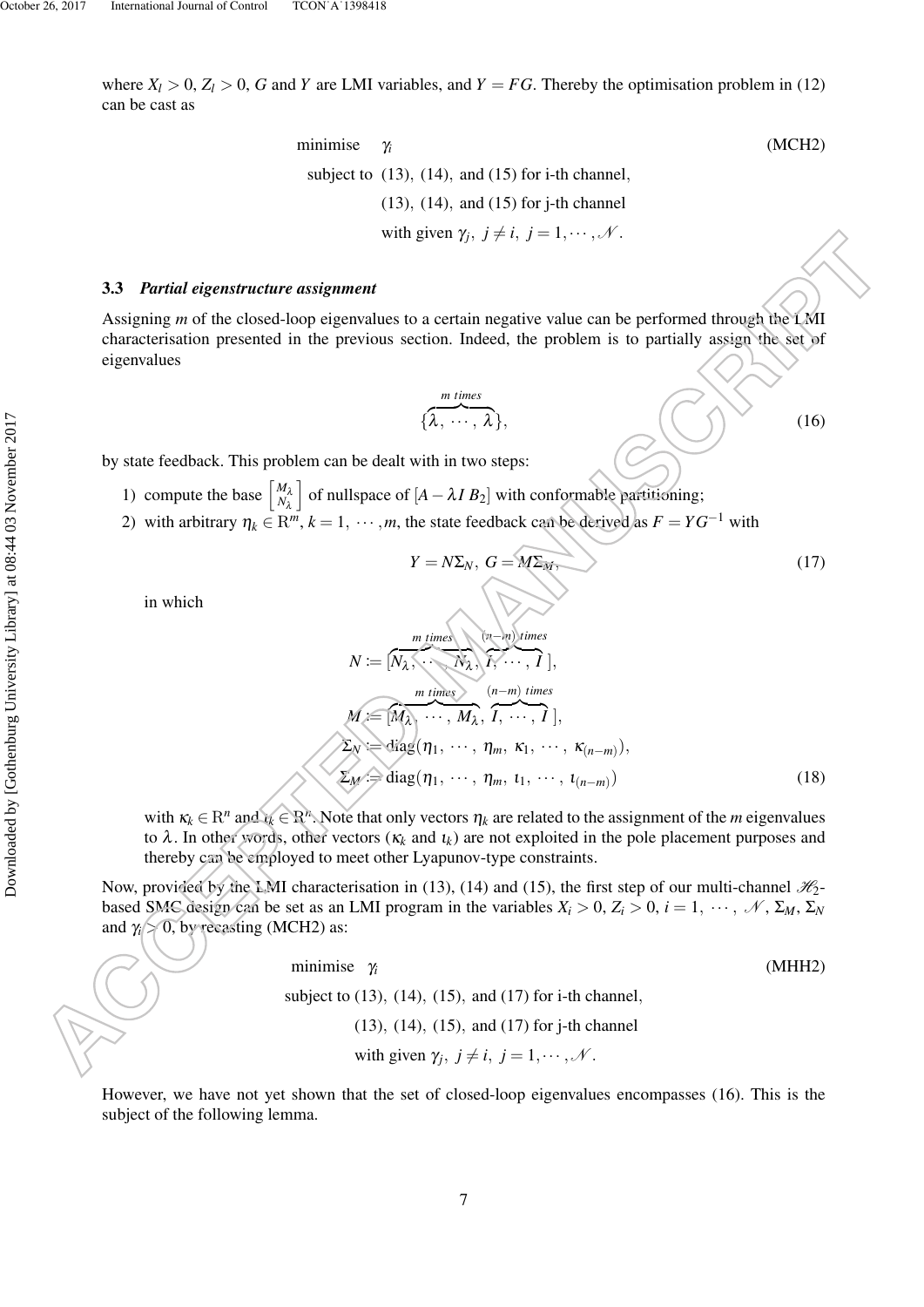**Lemma 2:** *The set* [\(16\)](#page-7-2) *is a subset of the closed-loop system eigenvalues, acquired by applying the state feedback F* = *Y G*−<sup>1</sup> *, with Y and G presented in* [\(17\)](#page-7-1)*, to the system in* [\(1\)](#page-3-1) *in the absence of uncertainty, i.e.*  $f = 0$ .

*Proof.* See [Argha, Su, et al.](#page-16-13) [\(2016\)](#page-16-13).

**Remark 2:** *Rather than the proposed partial eigenstructure assignment in the first stage, it is also possible to exploit a pure pole placement method. This means that the poles that govern the sliding motion are known and will be assigned during the design procedure. The obtained result then can include those in [Chen and](#page-16-11) [Chang](#page-16-11) [\(2000\)](#page-16-11); [Tapia et al.](#page-17-2) [\(2014\)](#page-17-2). However, this can limit the degrees of freedom in the problem, especially for single input systems, so that no more freedom remains for other performance constraints. Note that this eigenstructure assignment scheme is significantly different from the ones explained in [Dorling and Zinober](#page-16-19) [\(1986\)](#page-16-19); [Edwards and Spurgeon](#page-16-2) [\(1998\)](#page-16-2), in which the resulting control effort, required to persuade and retain sliding, is not taken into account.*

#### <span id="page-8-0"></span>**4. Obtaining The Switching Function Matrix**

This subsection proposes two approaches to find the sliding matrix *S* related to the state feedback *F*, derived based on the partial eigenstructure assignment scheme in the previous subsection.

### <span id="page-8-5"></span>**4.1** *Approach 1: direct approach*

The first approach is built based on the *regular form* scheme. Consider a change of coordinates  $x \mapsto T_r x$ . In this new coordinate system, the new matrix pair  $(\tilde{A}, \tilde{B}_2)$  is of the form:

<span id="page-8-1"></span>
$$
\tilde{A} = \begin{bmatrix} A_{11} & A_{12} \\ A_{21} & A_{22} \end{bmatrix}, \tilde{B}_2 = \begin{bmatrix} 0 \\ B_p \end{bmatrix} \tag{19}
$$

where the square matrix  $B_p \in \mathbb{R}^{m \times m}$  has full rank and more importantly is invertible; see [Utkin](#page-17-0) [\(1992\)](#page-17-0). Now, the switching function matrix in the original coordinates is parameterised such that [\(Utkin, 1992\)](#page-17-0)

<span id="page-8-4"></span>
$$
S = S_2 \left[ -\mathcal{M} I_m \right] T_r, \tag{20}
$$

where  $S_2 \in \mathbb{R}^{m \times m}$  and  $M \neq -S_2^{-1} S_1 \in \mathbb{R}^{m \times (n-m)}$  is an unknown matrix which will be derived hereafter. Note that theoretically the choice of  $S_2$  may not influence the sliding motion [\(Utkin, 1992\)](#page-17-0). It can readily be shown that the reduced order system matrix  $A_{11} + A_{12}$  governs the sliding motion. As a result, the matrix M can be considered as a state feedback matrix that stabilises the reduced order matrix pair  $(A_{11}, A_{12})$ . Suppose that  $\tilde{F} \Rightarrow |F_1 F_2|$  denotes the state feedback, derived based on the partial eigenstructure assignment scheme, in the new coordinate. The closed-loop system can be written as

<span id="page-8-3"></span><span id="page-8-2"></span>
$$
\tilde{A} + \tilde{B}\tilde{F} = \begin{bmatrix} A_{11} & A_{12} \\ A_{21} + B_p F_1 A_{22} + B_p F_2 \end{bmatrix}.
$$
 (21)

On the other hand, by applying the linear controller in [\(6\)](#page-4-3) to the new coordinate system in [\(19\)](#page-8-1), we have

$$
\tilde{A} - \tilde{B}_2(\tilde{S}\tilde{B}_2)^{-1}\tilde{S}(\tilde{A} - \lambda I_n) = \begin{bmatrix} A_{11} & A_{12} \\ \mathcal{M}(A_{11} - \lambda I_{(n-m)}) & \mathcal{M}A_{12} + \lambda I_m \end{bmatrix},
$$
\n(22)

where  $\tilde{S} := S_2 \left[ -\mathcal{M} I_m \right]$  denotes the switching function matrix in the new coordinate. Assuming that  $\lambda$ does not belong to the spectrum of  $A_{11}$ , by equating the block entry  $(2,1)$  of the right-hand sides of  $(21)$ 

 $\Box$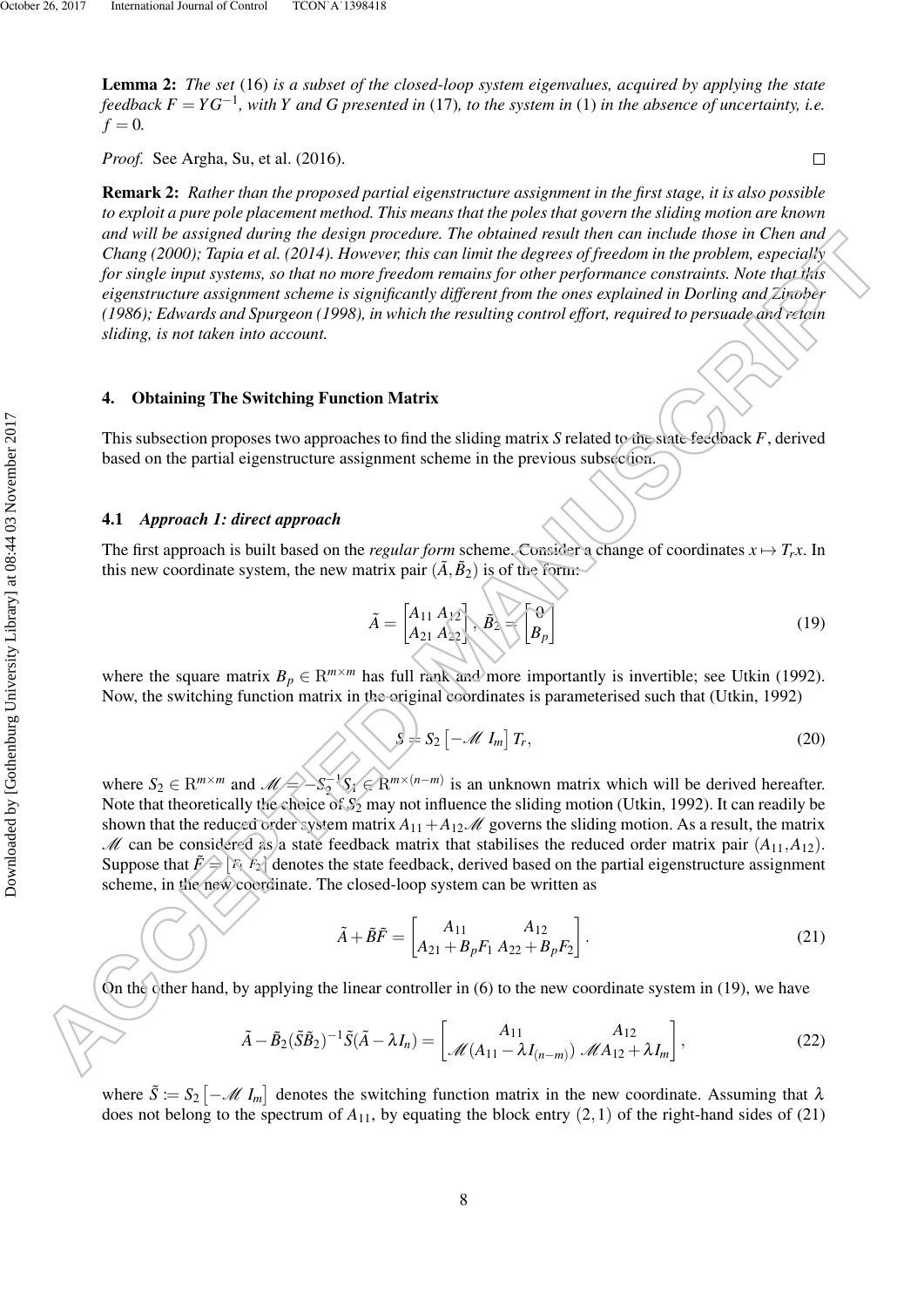and [\(22\)](#page-8-3), one may obtain  $\mathcal M$  as:

$$
\mathcal{M} = (A_{21} + B_p F_1)(A_{11} - \lambda I_{(n-m)})^{-1}.
$$
\n(23)

Now, the switching function matrix *S* can be derived using [\(20\)](#page-8-4).

**Remark 3:** *It is also required to show that the achieved* M *can also satisfy the equality between the block entry* (2,2) *of the right-hand sides of* [\(21\)](#page-8-2) *and* [\(22\)](#page-8-3)*. Note that as the spectrum of the closed-loop matrix*  $\tilde{A} + \tilde{B}_2 \tilde{F}$  includes m simple repeated  $\lambda$  eigenvalues, the spectrum of  $\tilde{A} - \lambda I_n + \tilde{B}_2 \tilde{F}$  includes m simple *repeated zero eigenvalues. Hence, we may say*

rank 
$$
(\tilde{A} - \lambda I_n + \tilde{B}_2 \tilde{F}) = n - m
$$
.

*Further, as*  $A_{11} - \lambda I_{n-m}$  *is supposed to be nonsingular, we can decompose*  $\tilde{A} - \lambda I_n + \tilde{B}_2 \tilde{F}$  as

$$
\begin{bmatrix} I & 0 \ (A_{21} + B_p F_1)(A_{11} - \lambda I_{n-m})^{-1} I \end{bmatrix} \begin{bmatrix} A_{11} - \lambda I_{n-m} & A_{12} \ 0 & A_{22} + B_p F_2 - (A_{21} + B_p F_1)(A_{11} - \lambda I_{n-m})^{-1} A_{12} - \lambda I_m \end{bmatrix}.
$$

*Since the left-hand side matrix in the equation above is full rank, the right-hand side matrix must have rank n*−*m. In other words,*

$$
A_{22} + B_p F_2 - (A_{21} + B_p F_1)(A_{11} - \lambda I_{n-m})^{-1} A_{12} - \lambda I_m = 0,
$$

*which implies the equality between the block entry* (2,2) *of the right-hand sides of* [\(21\)](#page-8-2) *and* [\(22\)](#page-8-3)*.*

#### **4.2** *Approach 2: indirect approach*

An alternative approach to obtain the sliding matrix is to address the equality

<span id="page-9-2"></span><span id="page-9-1"></span>
$$
(SB_2)^{-1}SA_{\lambda} = F,
$$
\n(24)

utilising an LMI optimisation approach as follows. As the matrix *S* should be such that *SB*<sup>2</sup> is invertible, let us suppose  $S = B_2^T P$ , with *P* an s.p.d matrix which will be obtained hereafter. The condition in [\(24\)](#page-9-1) can be dealt with a simple relaxation method as:

minimise  $\mu$  subject to  $||B_2^T P(A_\lambda - B_2 F)|| < \mu$ ,

where  $\mu > 0$  is a scalar variable and *F* is a given state feedback matrix, obtained in the previous subsection, ensuring *m* of the closed-loop eigenvalues are equal to  $\lambda$ . Simply it can be shown that the above problem is equivalent to the following LMI minimisation problem:

minimise 
$$
\mu
$$
 subject to  $\begin{bmatrix} -\mu I & \star \\ B_2^T P(A_\lambda - B_2 F) & -\mu I \end{bmatrix} < 0.$  (25)

Hence, the multi-channel  $\mathcal{H}_2$  based SMC problem is to find the global solution of the above minimisation problem and then the switching matrix is  $S = B_2^T P$ . In the case of feasibility, this problem will enforce  $\mu$  to be an extremely small number associated with the precision of the computational unit.

#### <span id="page-9-0"></span>**5. The Summary of the Proposed Scheme**

Now we summarise the proposed multi-channel  $\mathcal{H}_2$  based SMC in the following theorem.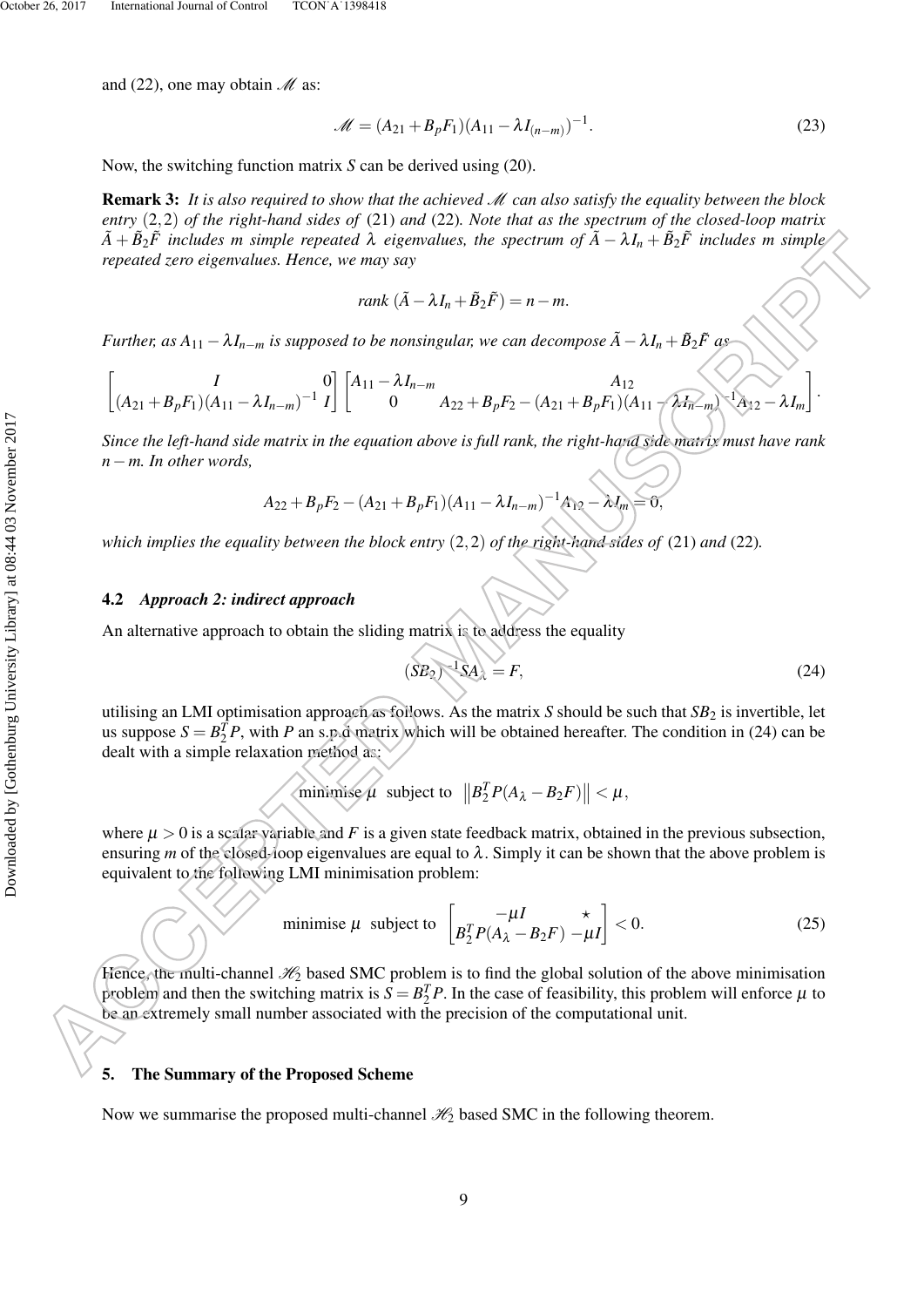**Theorem 1:** Assume that the optimisation problem in [\(MHH2\)](#page-7-3) has a solution F for some  $\gamma_i > 0$ ,  $i =$  $1,\cdots,N$  *. Then the multi-channel*  $\mathcal{H}_2$  *performance constraints*  $||T_{w_iz_i}||_2^2 < \gamma_i$ ,  $i = 1,\cdots,N$  are ensured, and *the resulting reduced order sliding mode dynamics, derived by the control law*

$$
u(t) = Fx(t) + \vartheta(t),\tag{26}
$$

*where*  $\vartheta(t)$  *is the nonlinear part of the controller introduced in* [\(4\)](#page-3-4)*, is asymptotically stable.* 

*Proof.* Following the system coordinates in [\(19\)](#page-8-1), suppose that  $\tilde{F}$  is the state feedback gain in the new coordinate that ensures the closed-loop stability, assigns *m* poles of the closed-loop system at λ, and satisfies multiple  $\mathcal{H}_2$  performance constraints  $||T_{w_1z_1}||_2^2 < \gamma_i$ . It can readily be shown that there exists a matrix M so that  $\tilde{F} = (\tilde{S}\tilde{B}_2)^{-1}\tilde{S}(\tilde{A} - \lambda I_n)$ , where  $\tilde{S} = S_2 \left[ -\mathcal{M} I_m \right]$ . As mentioned earlier in [4.1,](#page-8-5) while  $\sigma = 0$ , the reduced-order sliding mode dynamics is governed by the stable reduced order system matrix *A*<sup>11</sup> +*A*12M. Additionally, let us take the time derivative of [\(2\)](#page-3-5), substitute  $\dot{x}$  as the state equation [\(1\)](#page-3-1), and use the controller  $(5)$ ,  $(4)$ , we may obtain then

$$
\dot{\sigma}(t) = \lambda \sigma(t) - \rho(x, u, t) \frac{\sigma(t)}{\|\sigma(t)\|} + SB_2 f(x, u, t). \tag{27}
$$

Finally, it follows from  $||SB_2 f(x, u, t)|| \le \rho(x, u, t)$  that the reachability condition  $\frac{\sigma^T \phi}{||\sigma||} < 0$  holds.  $\Box$ 

#### <span id="page-10-0"></span>**6. Numerical examples**

The effectiveness and application of the proposed novel scheme for the design of SMC is evaluated, in this section, by the following three numerical examples.

#### **6.1** *Example 1*

Consider the problem HE3 from COMPleib [\(Leibfritz & Lipinski, 2003\)](#page-16-20). This problem corresponds to an eight order linearised state space model representing the dynamics of the Bell201A-1 helicopter which has 4 inputs and 6 outputs. For seeing the system matrices refer to [Leibfritz and Lipinski](#page-16-20) [\(2003\)](#page-16-20). Here in order to make a state feedback problem, we assume that all the system states are available. Also,  $C = \begin{bmatrix} I_8 \\ 0_A \end{bmatrix}$  $0_{4\times8}$ i and

$$
D = \begin{bmatrix} 0_{8 \times 4} \\ I_4 \end{bmatrix}
$$
.  
a) The multi-objective SMC problem here is to find S such that the linear control in (5)

minimises  $||T_{wz}||_2$  subject to  $||T_{wz}||_\infty^2 < 1$ .

So in order to find the state-feedback *F*, we solve the optimisation problem in [\(MHH2\)](#page-7-3), by replacing the LMIs $(13)$ ,  $(14)$ , and  $(15)$  with the following  $\mathcal{H}_{\infty}$  LMI constraint [\(Shaked, Apr. 2001\)](#page-17-5):

$$
\begin{bmatrix} X_2 - (G + G^T) & \star & \star & \star \\ G + v(AG + B_2Y) & -X_2 & \star & \star \\ CG + DY & 0 & -v^{-1}I & \star \\ 0 & B_1^T & 0 & -\gamma_2 v^{-1}I \end{bmatrix} < 0,
$$

with respect to  $X_2 > 0$ , *Y* and *G* as decision variables, where  $0 < v \ll 1$  is a given scalar ( $v = 0.001$ ),  $\lambda = -10$  and  $\gamma_2 = 1$ . The upper bound of the  $\mathcal{H}_2$  of the closed-loop system  $T_{wz}$  is 2.1927 and the true value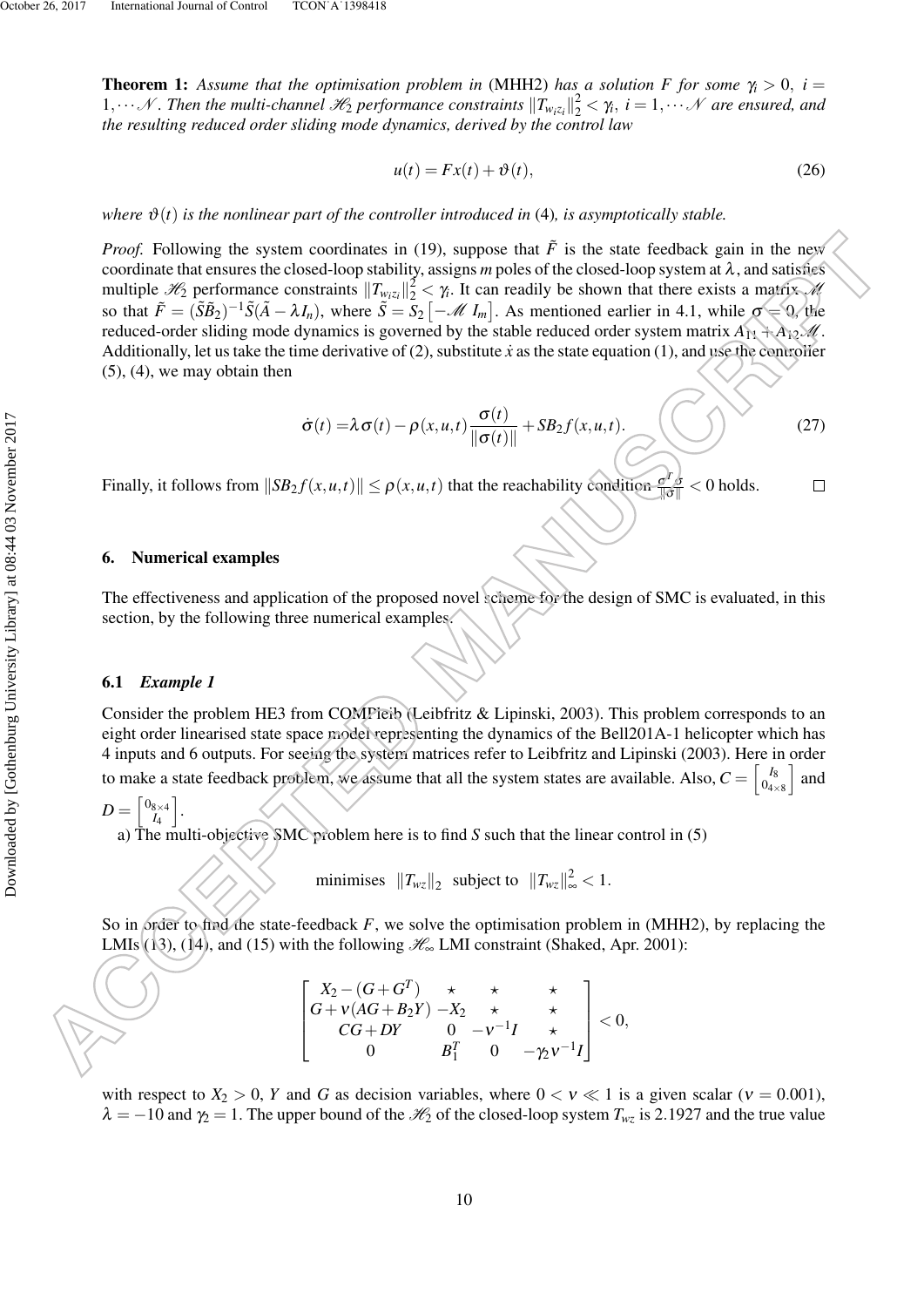of  $\mathcal{H}_2$  cost from *w* to *z* is 2.1603. The optimisation problem in [\(25\)](#page-9-2) yields the sliding matrix as:

$$
S = \begin{bmatrix} 176.4367 & 129.4890 & -20.9779 & -75.1873 \\ -24.4455 & -12.6388 & -7.5504 & -1.2521 \\ -65.0265 & -72.9204 & 49.6361 & 59.3065 \\ -72.9534 & -84.3384 & 109.3887 & 143.9592 \\ 60.1461 & 15.5591 & 49.4044 & 34.2311 \\ 4.0947 & 0.5397 & 5.4222 & 4.7339 \\ 186.7175 & -113.6937 & -117.7567 & -332.2428 \\ -13.3766 & -132.6635 & 353.0744 & 397.6155 \end{bmatrix}^T
$$

.

In such a case, the sliding motion is governed by the set of poles {−0.9929, −3.5288±0.7537*i*, −9.9707}.

b) For comparison, the second method in [Edwards](#page-16-1) [\(2004\)](#page-16-1) (diagonalisation procedure) is now exploited which, with the choices of  $Q_q = I_n$  and  $R = I_m$ , gives sliding motion poles at  $\{-0.2302 \pm 2.0058i - 0.5723 \pm 1.0058i\}$ 2.0435*i*} and a true value  $\mathcal{H}_2$  cost of 2.0950. Note that a coordinate transformation has been used to obtain the certain structure of the input matrix (*B*) in [Edwards](#page-16-1) [\(2004\)](#page-16-1). Besides, the min-max method ex-plained in [Edwards](#page-16-1) [\(2004\)](#page-16-1), with  $\gamma = 20$  and initial conditions  $I_8/2$  and  $\beta = 1$ , gives sliding motion poles at {−0.2075±1.9876*i*−0.1296±2.0099*i*} and an H<sup>2</sup> cost of 2.1096.

Solving the minimisation problem in [\(MCH2\)](#page-7-0) with  $\mathcal{N} = 1$  and additional partial eigenstructure assign-ment constraint in [\(17\)](#page-7-1) (again with  $\lambda = -10$ ), the sliding motion is governed by { $-13.4230, -0.7422 \pm 1.00$ 2.9794*i*, −0.7117} and an optimal value of 2.1632 is obtained. This is almost the same as the costs obtained from the methods of [Edwards](#page-16-1) [\(2004\)](#page-16-1). Note that for having a fair comparison, we ignored the constraints related to the second channel  $\mathcal{H}_2$  performance and regional pole clustering.

c) Let us exploit the pole placement algorithm of the Matlab's Control toolbox to place the poles of the reduced order dynamics at {−13.4230, −0.7422±2.9794*i*, −0.7117}. The associated switching function matrix and the linear controller are obtained accordingly. The  $\mathcal{H}_2$  cost, in this case, is 15.9427 which is remarkably larger than the one obtained using the proposed partial eigenstructure assignment based method.

#### **6.2** *Example 2*

Consider now a double integrator system,

$$
\mathcal{A} = \begin{bmatrix} 0 & 1 \\ 0 & 0 \end{bmatrix}, B_2 = \begin{bmatrix} 0 \\ 1 \end{bmatrix}.
$$

This system is considered as the first example in [Edwards](#page-16-1) [\(2004\)](#page-16-1). Let  $C_1 = [105]$ ,  $D_1 = 0.24$ ,  $C_2 = [100]$ and  $D_2 = 1$ . As stated in [Edwards](#page-16-1) [\(2004\)](#page-16-1), if we solve a standard LQR problem, with the given  $C_2$  and  $D_2 = \tau$ , for all choices of  $\tau > 0$ , to find the state feedback, the corresponding closed-loop system is governed by a complex pole pair (the damping ratio, in this case, is  $\zeta = 0.7071$ ) [Edwards](#page-16-1) [\(2004\)](#page-16-1); [Franklin, Powell,](#page-16-21) [and Naeini](#page-16-21) [\(2002\)](#page-16-21). As stated previously, this is clearly not a feasible solution to the sliding mode problem, i.e. no sliding function matrix, related to the standard LQR state feedback, exists.

Alternatively, if we solve the minimisation problem in [\(MHH2\)](#page-7-3), with  $B_1 = I$ , and let  $\gamma_2 = 1800$ ,  $\lambda = -10$ , we find

$$
F = \begin{bmatrix} -18.8748 & -11.8875 \end{bmatrix},
$$

By employing the first given approach in Section [4,](#page-8-0) the sliding function matrix is

$$
S = [1.8875 \; 1.0000].
$$

The state feedback *F* causes a closed-loop system whose eigenvalues are  $\{-10, -1.8875\}$ . The true value of  $\mathcal{H}_2$  cost from *w* to  $z_1$  is 3.4686 and the  $\mathcal{H}_2$  performance from *w* to  $z_2$  is 7.5922.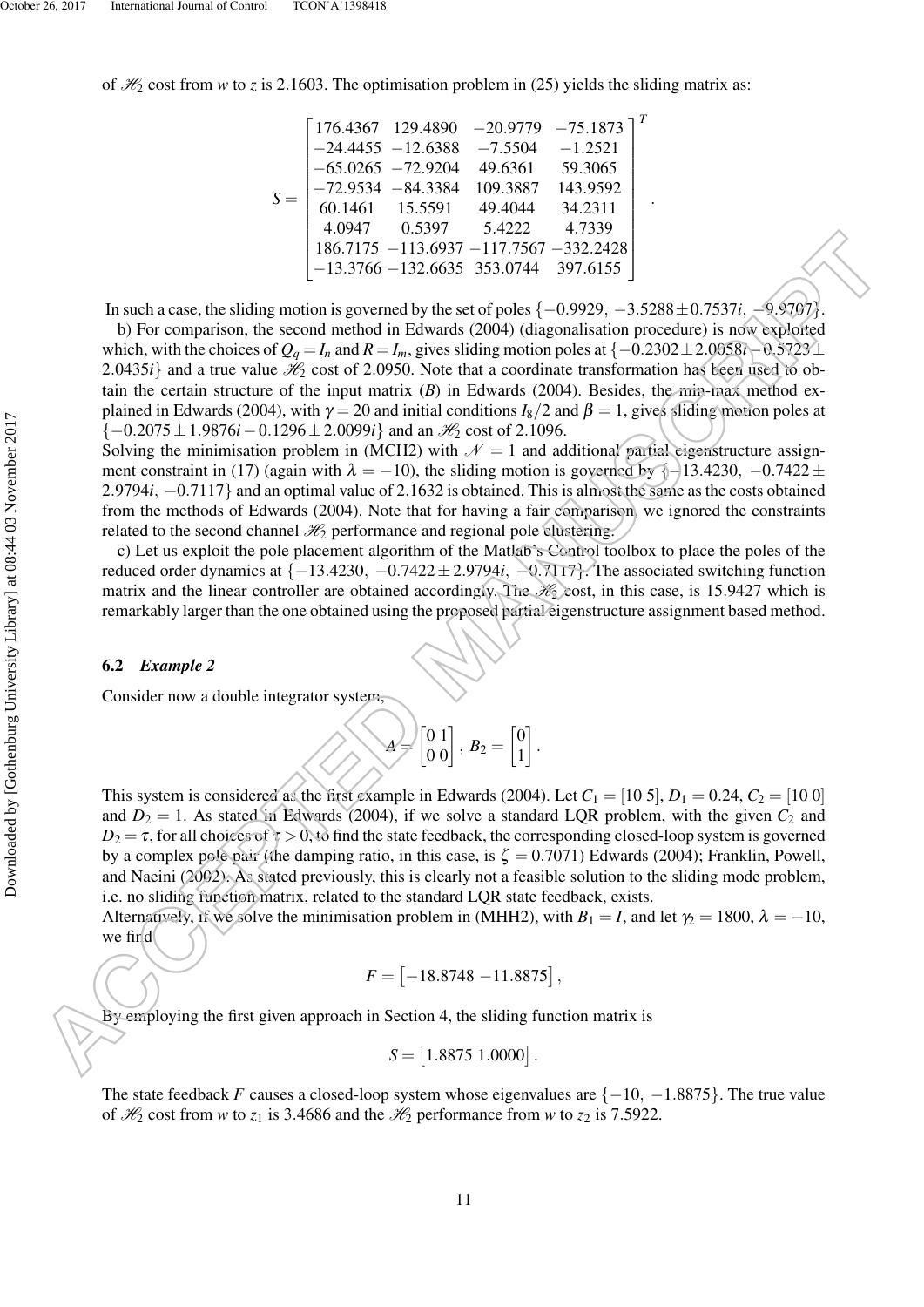For having a fair comparison, let us augment the LMI-based SMC design problem presented in Equations (27) and (28) of [Edwards](#page-16-1) [\(2004\)](#page-16-1) by the  $\mathcal{H}_2$  performance constraint from *w* to *z*<sub>2</sub>. We let  $\gamma_2 = 1800$  and the decision matrix  $X > 0$  be block diagonal (refer to [Edwards](#page-16-1) [\(2004\)](#page-16-1)). For convexifying the problem, we exploit a common Lyapunov decision variable in the two involved objectives. In this case, the sliding motion pole is at −5.1687 and the  $\mathcal{H}_2$  performance from *w* to  $z_1$  and  $z_2$  are 5.9005 and 10.7417, respectively. The sliding function matrix is

$$
S = [5.1687 1.0000].
$$

Figure [1](#page-18-0) shows the trajectories of the system state by the initial condition of  $x(0) = [-1 \ -2]^T$ , and using the switching surfaces and state feedback gains obtained above. The corresponding control signals and the switching functions' evolution are also demonstrated in Figure [2.](#page-19-0) As seen, the proposed method here requires less control efforts in comparison with the diagonalisation method in [Edwards](#page-16-1) [\(2004\)](#page-16-1) for stabilising the system.

# **6.3** *Example 3: Flight control*

Now we consider a two-input, two-output, fourth order plant representing the motion of a Boeing B-747 aircraft obtained by linearisation around an operating condition of 20,000 ft. altitude with a speed of Mach 0.8 [\(Ishihara, Guo, & Takeda, 1992\)](#page-16-22). The system matrices are:

$$
A = \begin{bmatrix} -0.1196 & 0.0004 & -1.0001 & 0.0383 \\ -4.1195 & -0.9743 & 0.2919 & -0.0004 \\ 1.6204 & -0.0161 & -0.2320 & -0.0001 \\ 0.0007 & 1.0054 & 0.0093 & 0.0003 \end{bmatrix},
$$

$$
B = \begin{bmatrix} -0.0004 & 0.0126 \\ 0.3103 & 0.1832 \\ 0.0124 & -0.9219 \\ -0.0001 & -0.0002 \end{bmatrix}, C_y = \begin{bmatrix} 1 & 0 & 0 & 0 \\ 0 & 0 & 0 & 1 \\ 0 & 0 & 0 & 1 \end{bmatrix},
$$

and the system state, output and input vectors are

$$
\mathcal{K}(t) = [\beta(t) \ p(t) \ r(t) \ \phi(t)]^T,
$$

$$
y(t) = [\beta(t) \ \phi(t)]^T,
$$

$$
u(t) = [\delta_a(t) \ \delta_r(t)]^T.
$$

where  $\beta(t)$ ,  $p(t)$ ,  $r(t)$ ,  $\phi(t)$ ,  $\delta_a(t)$  and  $\delta_r(t)$  denote the sideslip angle, the roll rate, the yaw rate, the roll angle, the aileron deflection and the rudder deflection, respectively.

We provide the system with a tracking facility, by exploiting an integral action. Defining

$$
\dot{\xi}(t) = \mathbf{r}(t) - \mathbf{y}(t),\tag{28}
$$

where  $r(t)$  is the input reference to be tracked by  $y(t) = C_y x(t) \in \mathbb{R}^p$ , and  $\xi$  represents the integral of the tracking error, i.e.  $r(t) - y(t)$ , and introducing  $\tilde{x} := \begin{bmatrix} \xi \\ x \end{bmatrix}$ , an augmented system can be derived as:

$$
\dot{\tilde{x}}(t) = \tilde{A}\tilde{x}(t) + \tilde{B}u(t) + B_{\rm r}(\tilde{x}),
$$
\n(29)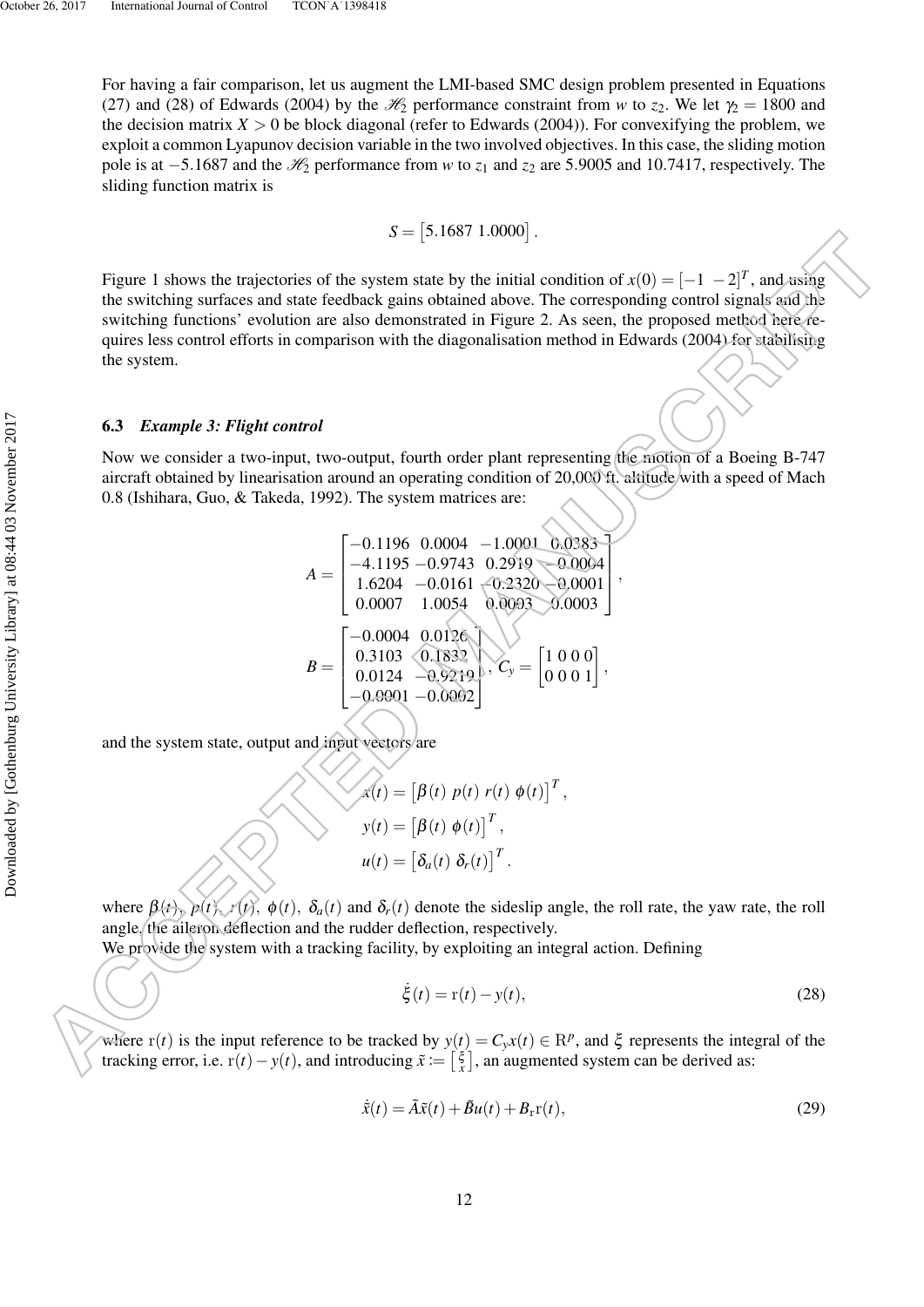$$
\tilde{A} = \begin{bmatrix} 0 & -C_{y} \\ 0 & A \end{bmatrix}, \ \tilde{B} = \begin{bmatrix} 0 \\ B_{2} \end{bmatrix}, \ B_{r} = \begin{bmatrix} I_{p} \\ 0 \end{bmatrix}.
$$
\n(30)

Note that if the matrix pair  $(A, B_2)$  is controllable and the matrix triplet  $(A, B_2, C_v)$  has no zeros at the origin, it can be shown that  $(\tilde{A}, \tilde{B})$  is controllable [\(Alwi & Edwards, 2010\)](#page-16-23). We assume the whole system states are available to the controller. Now the linear part of the control law can be considered as:

$$
u(t) = \left[F_{\rm r} \ F\right] \begin{bmatrix} \xi(t) \\ x(t) \end{bmatrix} \triangleq \mathbf{F}\tilde{x}(t). \tag{31}
$$

where  $F \in \mathbb{R}^{m \times n}$  is the state feedback gain,  $F_r \in \mathbb{R}^{m \times p}$  is the feed-forward gain due to the reference signal r(*t*). We also let

$$
C = \begin{bmatrix} \text{diag}(0.1, 0.1, 10, 10, 1, 1) \\ 0_{2 \times 6} \end{bmatrix},
$$
  
\n
$$
D = \begin{bmatrix} 0_{6 \times 2} \\ \text{diag}(1, 1) \end{bmatrix},
$$
  
\n
$$
B_1 = I_6.
$$

Note that the last two nonzero terms of *C* is associated with the integral action and is less heavily weighted. In addition, the third and fourth terms of *C* have strongly been weighted in comparison with the fifth and sixth terms to provide an adequate quick closed-loop response in terms of the angular acceleration in roll and yaw. We also aim to assign the closed-loop poles in the half-plane  $x < -\alpha < -0.1$ .

**Remark 4:** *Note that the closed-loop system is said to be* α *stable, as stressed in [Chilali and Gahinet](#page-16-16) [\(1996\)](#page-16-16); [Chilali, Gahinet, and Apkarian](#page-16-24) [\(1999\)](#page-16-24), iff*

$$
2\alpha X_{\mathscr{D}} + X_{\mathscr{D}}(A + B_2F) + (A + B_2F)^T X_{\mathscr{D}} < 0,\tag{32}
$$

*where*  $X_{\mathcal{D}} > 0$ *. However, the synthesis problem obtained by imposing the above*  $\alpha$  *stability constraint to the synthesis problem in* [\(MHH2\)](#page-7-3) *would not be a convex problem. Alternatively, the regional pole clustering constraints can be reformulated so that the product term between the Lyapunov matrix X<sup>i</sup> and the system matrix A is removed. It can be shown that the LMI region for an* α*-stability is as follows:*

<span id="page-13-0"></span>
$$
\begin{bmatrix}\n-(G+G^T) & \star & \star \\
AG+B_2Y+X_i+G-2X_i & \star \\
\sqrt{2\alpha}G & 0 & -X_i\n\end{bmatrix} < 0.
$$
\n(33)

Now, we solve the minimisation problem in [\(MHH2\)](#page-7-3), with  $\lambda = -3$ , and the solution is

$$
\mathbf{F} = \begin{bmatrix} 3.3093 & 55.9821 & 13.9148 & -17.1652 & -3.6405 & -50.5282 \\ 28.8800 & 16.6514 & -20.6115 & 1.1342 & 7.2461 & -2.0027 \end{bmatrix} . \tag{34}
$$

Employing the first proposed approach in Section [4,](#page-8-0) the associated sliding function matrix for the augmented system is

<span id="page-13-1"></span>
$$
S = \begin{bmatrix} 1.7484 & 6.6057 & -0.3433 & -1.0007 & -0.0443 & -3.1216 \\ 8.9396 & 5.1543 & -4.1332 & -0.0430 & 0.9420 & 1.1509 \end{bmatrix}.
$$
 (35)

The sliding motion is governed by the set of poles  $\{-2.0367 \pm 2.7934i, -1.6778 \pm 1.1857i\}$ , and the associated true value of  $\mathcal{H}_2$  cost from *w* to *z* is 25.9702. Assuming the matched uncertainty term in [\(1\)](#page-3-1) as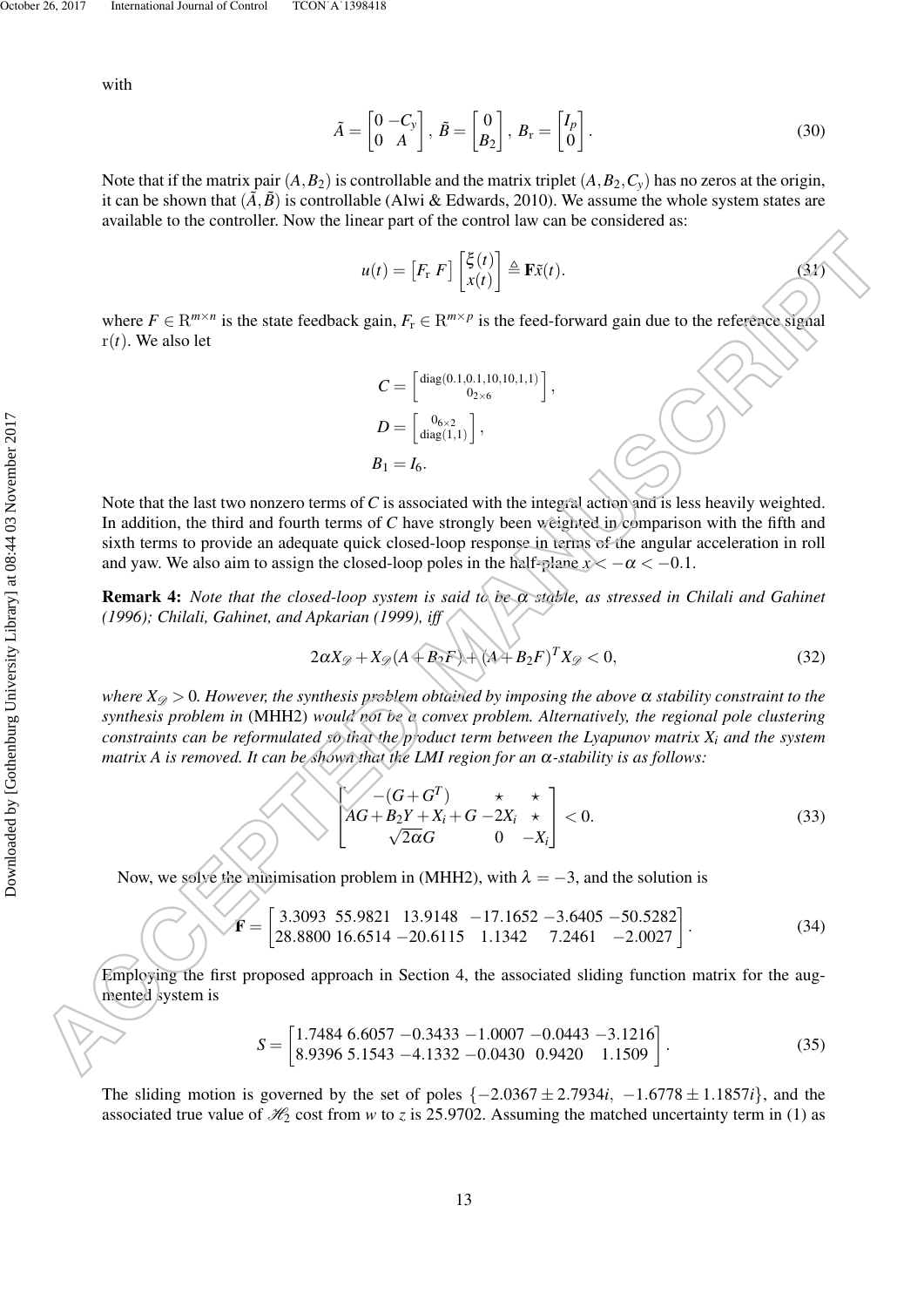$f(x, u, t) = \begin{bmatrix} 0.2 \sin(t) \beta(t) \\ 0.3 \sin(t) \phi(t) \end{bmatrix}$  $0.3\sin(t)\phi(t)$ , using the proposed SMC with the obtained linear gain **F** in [\(34\)](#page-13-0) and the associated switching function matrix *S* in [\(35\)](#page-13-1), and letting the switching gain  $\rho = 1$ , and considering a step of 5 degrees for β during 5 to 15 *s* as well as a step of 2 degrees for φ during 30 to 40 *s*, Figures [3-](#page-20-0)[5](#page-22-0) show the tracking responses of the system. Note that the discontinuity in the nonlinear control term  $\vartheta(t)$  in [\(4\)](#page-3-4) is smoothed by using a sigmoidal approximation [\(Alwi & Edwards, 2010\)](#page-16-23) as

$$
\vartheta_{\varepsilon}(t) = -(SB_2)^{-1} \rho(x, u, t) \frac{\sigma(t)}{\varepsilon + ||\sigma(t)||}
$$

<span id="page-14-1"></span>(36)

with the scalar  $\varepsilon = 0.01$  and  $\rho(x, u, t) = 1$ , which this can remove the discontinuity at  $\sigma = 0$  and introduce the possibility to accommodate the actuator rate limits.

#### **6.4** *An experiment: control of a rotary pendulum system*

In this section, we consider the design of an optimal sliding mode controller for the Quanser rotary inverted pendulum system (QUBE-Servo 2 (*[www.quanser.com](#page-17-6)*, [2017\)](#page-17-6)). The rotary pendulum system (Furuta Pendulum) is a classic system often used in system modelling and control.

Figure [6](#page-23-0) depicts the rotary pendulum model. In this system, the rotary arm pivot is attached to the QUBE-Servo 2 system and is actuated. The arm in this system has a length of  $L_r$ , and the moment of inertia of  $J_r$ , and if rotates counter-clockwise (CCW) its angle  $\theta$  increases positively. Furthermore, if the control voltage is positive  $(V_m > 0)$ , the servo (and thereby the arm) will turn in the CCW direction. The pendulum link, which is attached to the end of the rotary arm, has a length of  $L_p$  and its center of mass is assumed to be at  $\frac{L_p}{2}$ . Let us also assume that the moment of inertia about the center of mass is  $J_p$ . The angle  $\alpha$  is zero  $\frac{2}{2}$ . Ext as also assume that the moment of metha about the center of mass is  $\sigma_p$ . The algie  $\alpha$  is zero when the inverted pendulum hang downward and increases positively when rotated CCW. The derivation of nonlinear dynamics representing this system is given in *[www.quanser.com](#page-17-6)* [\(2017\)](#page-17-6). The linear dynamics of rotary inverted pendulum are obtained by linearising the nonlinear equations about the operating point:

<span id="page-14-0"></span>
$$
\ddot{\theta} = \frac{1}{J_T} \left( -\left( J_p + \frac{1}{4} m_p L_p^2 \right) D_r \dot{\theta} + \frac{1}{2} m_p L_p L_r D_p \dot{\alpha} + \frac{1}{4} m_p^2 L_p^2 L_r g \alpha + \left( J_p + \frac{1}{4} m_p L_p^2 \right) \tau \right),
$$
\n
$$
\ddot{\alpha} = \frac{1}{J_T} \left( \frac{1}{2} m_p L_p L_r D_r \dot{\theta} - \left( J_r + m_p L_r^2 \right) D_p \dot{\alpha} - \frac{1}{2} m_p L_p g (J_r + m_p L_r^2) \alpha - \frac{1}{2} m_p L_p L_r \tau \right),
$$
\n(37)

where

$$
J_T = J_p m_p L_r^2 + J_r J_p + \frac{1}{4} J_r m_p L_p^2,
$$
  

$$
\tau = \frac{k_m (V_m - k_m \dot{\theta})}{R_m}.
$$

Here,  $\tau$  denotes the torque applied at the base of the rotary arm, which is generated by the servo motor.  $R_m$  and  $k_m$  are terminal resistance and motor back-emf constant, respectively.  $D_r$  is the rotary arm viscous damping coefficient, and  $D_p$  is the pendulum damping coefficient. By substituting the values of parameters given in *[www.quanser.com](#page-17-6)* [\(2017\)](#page-17-6), the linear dynamics in [\(37\)](#page-14-0) can be written in state space model as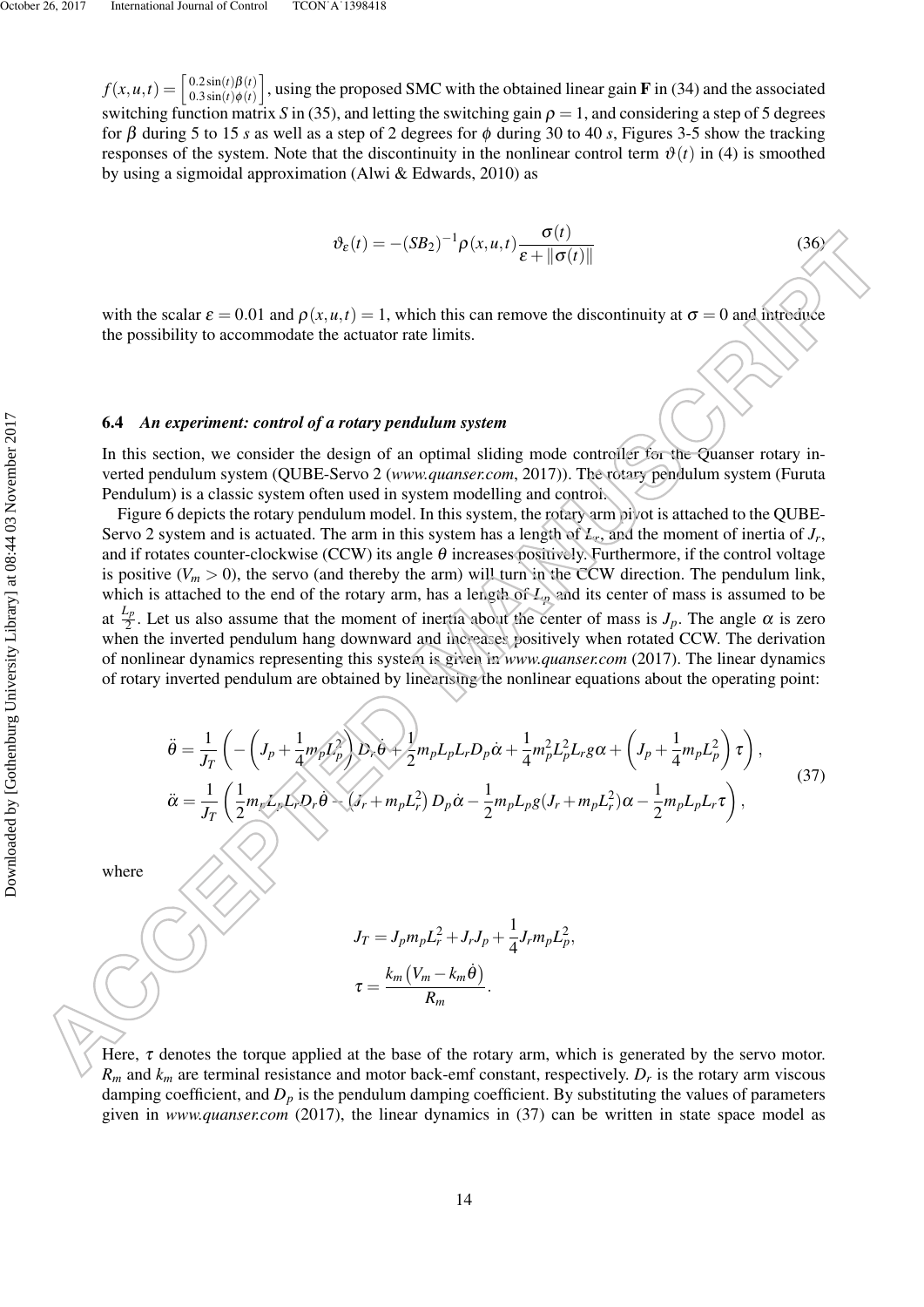follows:

$$
\dot{x} = \begin{bmatrix} 0 & 0 & 1 & 0 \\ 0 & 0 & 0 & 1 \\ 0 & 149.226 & -0.0104407 & 0 \\ 0 & 261.525 & -0.0103179 & 0 \end{bmatrix} x + \begin{bmatrix} 0 \\ 0 \\ 49.7178 \\ 49.1331 \end{bmatrix} (u(t) + f(x, u, t)),
$$
\n
$$
y(t) = \begin{bmatrix} 1 & 0 & 0 \\ 0 & 1 & 0 \end{bmatrix} x(t),
$$
\n(38)

where  $x = [\theta, \alpha, \dot{\theta}, \dot{\alpha}]$ . In this system an observer has been provided to estimate the unmeasured system states  $\dot{\theta}$  and  $\dot{\alpha}$ . Now we find a state feedback using *lqr* command of Matlab by employing  $Q = diag(10, 1, 1, 1)$  and  $R = 1$  as:

<span id="page-15-1"></span>
$$
F_{lqr} = [3.1623 - 40.1000 1.7048 - 3.6027]. \tag{39}
$$

The closed loop poles by using  $F_{lqr}$  are located at  $\{-72.7019, -3.1873, -8.1855 \pm 3.2221i\}$ . Now by letting the distribution matrix  $B_1 = I_4$ ,  $C = diag(\sqrt{10}, 1, 1, 1)$ ,  $D = 1$ , and  $\lambda = -3.1873$  (a closed-loop real eigenvalue obtained by applying *Flqr*), we solve the LMI-based optimisation problem in [\(MHH2\)](#page-7-3) to obtain

$$
F = [3.1828 - 40.2005 1.7134 - 3.6123], \qquad (40)
$$

and its associated sliding matrix

$$
S = [0.3313 - 0.9370 0.0744 - 0.0820].
$$
\n(41)

The closed-loop system poles are located at  $\{-72.7025, \, \{-3.1873, \, -8.2080 \pm 3.2426i\}.$  As seen, the state feedback gains obtained from *lqr* method and optimal SMC design scheme are approximately identical. The results of applying the optimal SMC using the sigmoidal approximation introduced in [\(36\)](#page-14-1) with the scalar  $\varepsilon = 0.15$  and  $\rho(x, u, t) = 3.2990$  are depicted in Figure [7.](#page-24-0) Moreover, Figure [8](#page-25-0) shows the evolution of the system state  $(\theta)$  and control signal in the rotary inverted pendulum experiment using LQ regulator in [\(39\)](#page-15-1). It is evident from these results that while the proposed optimal SMC is able to stabilise the inherently unstable rotary inverted pendulum system and effectively track the set point variations, it can remove the harmful influence of the uncertainties in the system compared to LQ regulator. Note that as the control signals in this experiment are involved with measurement noise, we have used a Savitzky-Golay smoothing filter of order 15 in the graphs showing the control signals to provide a clearer view by removing the effect of the noise. It is also necessary to mention that the larger control effort in Figure [7,](#page-24-0) compared to the one in Figure [8,](#page-25-0) is due to the nonlinear control part.

Figure [9](#page-26-0) depicts the data acquisition system and rotary inverted pendulum exploited in this experiment.

# <span id="page-15-0"></span>**7. Conclusions**

This paper has been dedicated to the development of a novel method for the design of an SMC whose switching surface is derived from an optimisation problem constructed to meet a number of Lyapunov-type performance constraints. In doing so, in the first stage, through a convex optimisation approach, a state feedback gain is found while assigning a certain number (*m*) of the closed-loop system eigenvalues to a predetermined negative value, as well as satisfying multi-channel  $\mathcal{H}_2$ -norm constraints. Then, the proposed second stage finds the associated sliding surface. The advantages of the proposed scheme are threefold: (a) it can set the stage for designing SMC while the level of control efforts is taken into account; (b) it makes it possible to integrate a number of Lyapunov-type constraints, e.g. regional pole placement constraints, into the SMC design problem; (c) the controller can be computed in a numerically very efficient method. The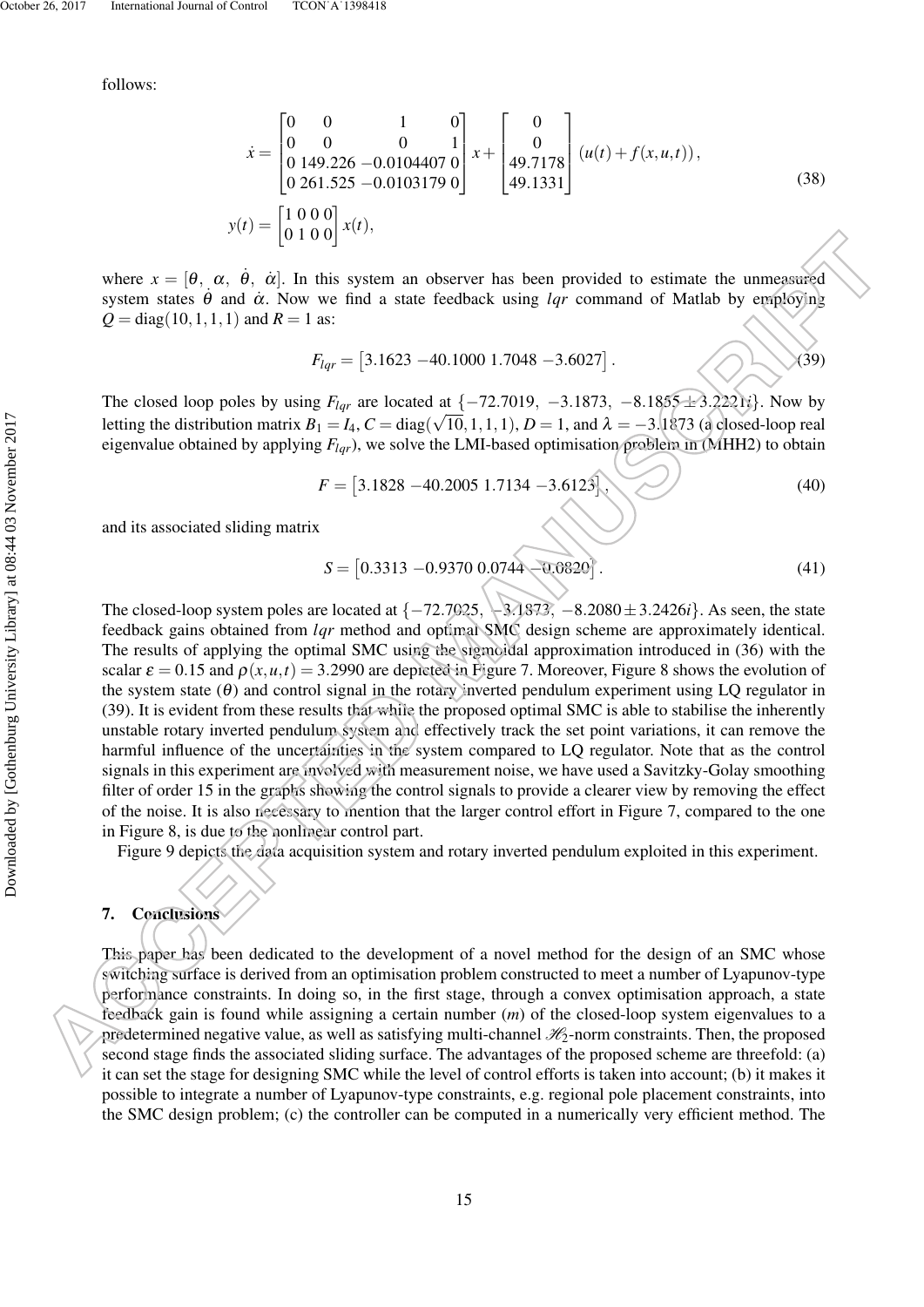results achieved from three numerical examples as well as an experiment carried out using a rotary inverted pendulum system confirm the effectiveness of the developed scheme.

#### **References**

- <span id="page-16-23"></span>Alwi, H., & Edwards, C. (2010). Fault tolerant control using sliding modes with on-line control allocation. In *Fault tolerant flight control* (pp. 247–272). Springer.
- <span id="page-16-15"></span>Apkarian, P., Tuan, H. D., & Bernussou, J. (2001). Continuous-time analysis, eigenstructure assignment, and *H*<sub>2</sub> synthesis with enhanced linear matrix inequalities (LMI) characterizations. *Automatic Control, IEEE Transactions on*, *46*(12), 1941–1946.
- <span id="page-16-0"></span>Argha, A., Li, L., Su, S., & Nguyen, H. (2016b). Stabilising the networked control systems involving actuation and measurement consecutive packet losses. *IET Control Theory & Applications*, *10*(11), 1269–1280.
- <span id="page-16-5"></span>Argha, A., Li, L., Su, S. W., & Nguyen, H. (2016a). On LMI-based sliding mode control for uncertain discrete-time systems. *Journal of the Franklin Institute*, *353*(15), 3857–3875.
- <span id="page-16-13"></span>Argha, A., Su, S. W., Savkin, A., & Celler, B. (2016). *H*2/*H*<sup>∞</sup> based sliding mode control: A partial eigenstructure assignment method. In *Decision and control (cdc), 2016 IEEE 55th conference on* (pp. 5354–5359).
- <span id="page-16-14"></span>Boyd, S., Ghaoui, L. E., Feron, E., & Balakrishnan, V. (1994). *Linear matrix inequalities in system and control theory*. Philadelphia: Society for Industrial and Applied Mathematics.
- <span id="page-16-10"></span><span id="page-16-9"></span>Chang, J.-L. (2002). Discrete sliding-mode control of MIMO linear systems. *Asian Journal of control*, *4*(2), 217–222.
- Chang, J.-L., & Chen, Y.-P. (2000). Sliding vector design based on the pole-assignment method. *Asian Journal of Control*, *2*(1), 10–15.
- <span id="page-16-11"></span>Chen, Y.-P., & Chang, J.-L. (2000). A new method for constructing sliding surfaces of linear time-invariant systems. *International Journal of Systems Science*, *31*(4), 417–420.
- <span id="page-16-16"></span>Chilali, M., & Gahinet, P. (1996). *H*<sup>∞</sup> design with pole placement constraints: An LMI approach. *Automatic Control, IEEE Transactions on*, *41*(3), 358–367.
- <span id="page-16-24"></span>Chilali, M., Gahinet, P., & Apkarian, P. (1999). Robust pole placement in LMI regions. *Automatic Control, IEEE Transactions on*, *44*(12), 2257–2270.
- <span id="page-16-6"></span>Choi, H. H. (2002). Variable structure output feedback control design for a class of uncertain dynamic systems. *Automatica*, *38*(2), 335–341.
- <span id="page-16-17"></span>De Oliveira, M., Gerome, J., & Bernussou, J. (1999). An LMI optimization approach to multiobjective controller design for discrete-time systems. In *Decision and control, 1999. proceedings of the 38th IEEE conference on* (Vol. 4, pp. 3611–3616).
- <span id="page-16-19"></span>Dorling, C., & Zinober, A. (1986). Two approaches to hyperplane design in multivariable variable structure control systems. *International Journal of Control*, *44*(1), 65–82.
- <span id="page-16-1"></span>Edwards, C. (2004). A practical method for the design of sliding mode controllers using linear matrix inequalities. *Automatica*, *40*, 1761–1769.
- <span id="page-16-2"></span>Edwards, C., & Spurgeon, S. K. (1998). *Sliding mode control: Theory and applications*. London: Taylor and Francis.
- <span id="page-16-21"></span><span id="page-16-3"></span>Franklin, G., Powell, J., & Naeini, E. A. (2002). *Feedback control of dynamic systems*. Prentice Hall.
- Herrmann, G., Spurgeon, S. K., & Edwards, C. (2001). A robust sliding-mode output tracking control for a class of relative degree zero and nonminimum phase plants: A chemical process. *International Journal of Control*, *72*, 1194–1209.
- <span id="page-16-4"></span>Hu, Q.-l., Wang, Z., & Gao, H. (2008). Sliding mode and shaped input vibration control of flexible systems. *IEEE Transactions on Aerospace and Electronic systems*, *44*(2), 503–519.
- <span id="page-16-22"></span>Ishihara, T., Guo, H.-J., & Takeda, H. (1992). A design of discrete-time integral controllers with computation delays via loop transfer recovery. *Automatica*, *28*(3), 599–603.
- <span id="page-16-12"></span>Juma, B., & Werner, H. (2012). Mixed *H*2/*H*<sup>∞</sup> robust output feedback sliding mode control. *Optimal Control Applications and Methods*, *33*(5), 614–630.
- <span id="page-16-20"></span>Leibfritz, F., & Lipinski, W. (2003). *Description of the benchmark examples in COMPleib 1.0* (Tech. Rep.). University of Trier.
- <span id="page-16-8"></span>Pan, Y., & Furuta, K. (1994). VSS controller design for discrete-time systems. *Control-Theory Adv. Technol*, *10*(4), 669–687.
- <span id="page-16-7"></span>Park, P., Choi, D. J., & Kong, S. G. (2007). Output feedback variable structure control for linear systems with uncertainties and disturbances. *Automatica*, *43*(1), 72–79.
- <span id="page-16-18"></span>Scherer, C., Gahinet, P., & Chilali, M. (1997). Multiobjective output-feedback control via LMI optimization. *IEEE Transactions on Automatic Control*, *42*(7), 896–911.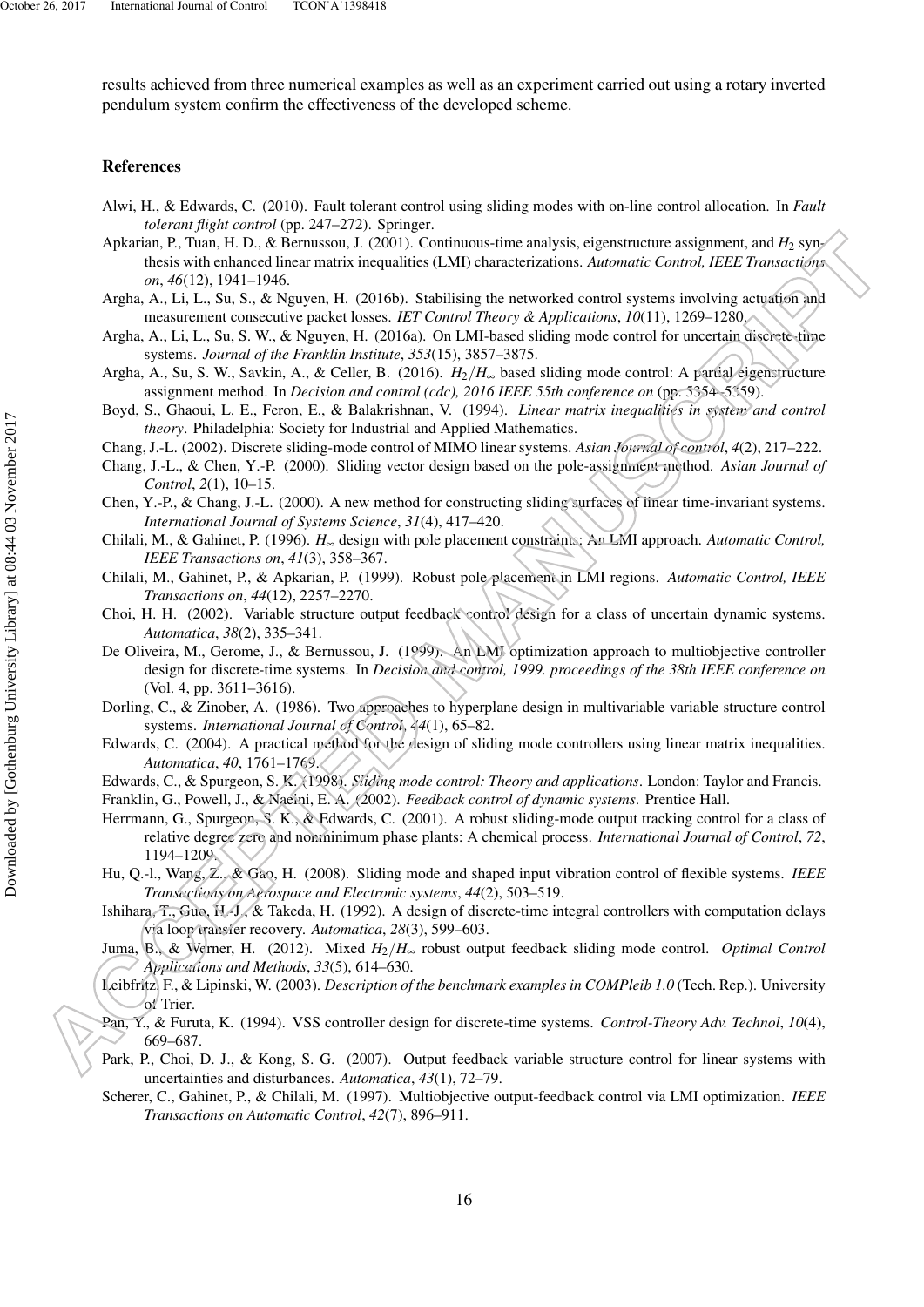- <span id="page-17-5"></span>Shaked, U. (Apr. 2001). Improved LMI representations for analysis and design of continuous-time systems with polytopic type uncertainty. *Automatic Control, IEEE Transactions on*, *46*(5), 652–656.
- <span id="page-17-1"></span>Tang, C. Y., & Misawab, E. A. (Jan, 2002). Sliding surface design for discrete VSS using LQR technique with a preset real eigenvalue. *Systems and Control Letters*, *45*(1), 1–7.
- <span id="page-17-2"></span>Tapia, A., Márquez, R., Bernal, M., & Cortez, J. (2014). Sliding subspace design based on linear matrix inequalities. *Kybernetika*, *50*(3).
- <span id="page-17-0"></span>Utkin, V. I. (1992). *Sliding modes in control optimization, communications and control engineering series*. London: Springer-Verlag.
- <span id="page-17-3"></span>Valiloo, S., Khosrowjerdi, M. J., & Salari, M. (2014). LMI based sliding mode surface design with mixed  $H_2/H_{\infty}$ optimization. *Journal of Dynamic Systems, Measurement, and Control*, *136*(1), 011016.
- <span id="page-17-6"></span>*www.quanser.com.* (2017). [http://www.quanser.com/products/rotary](http://www.quanser.com/products/rotary_pendulum) pendulum.
- <span id="page-17-4"></span>Zhang, H., Liu, X., Wang, J., & Karimi, H. R. (2014). Robust *H*<sup>∞</sup> sliding mode control with pole placement for a fluid power electrohydraulic actuator (EHA) system. *The International Journal of Advanced Manufacturing Technology*, *73*(5-8), 1095–1104.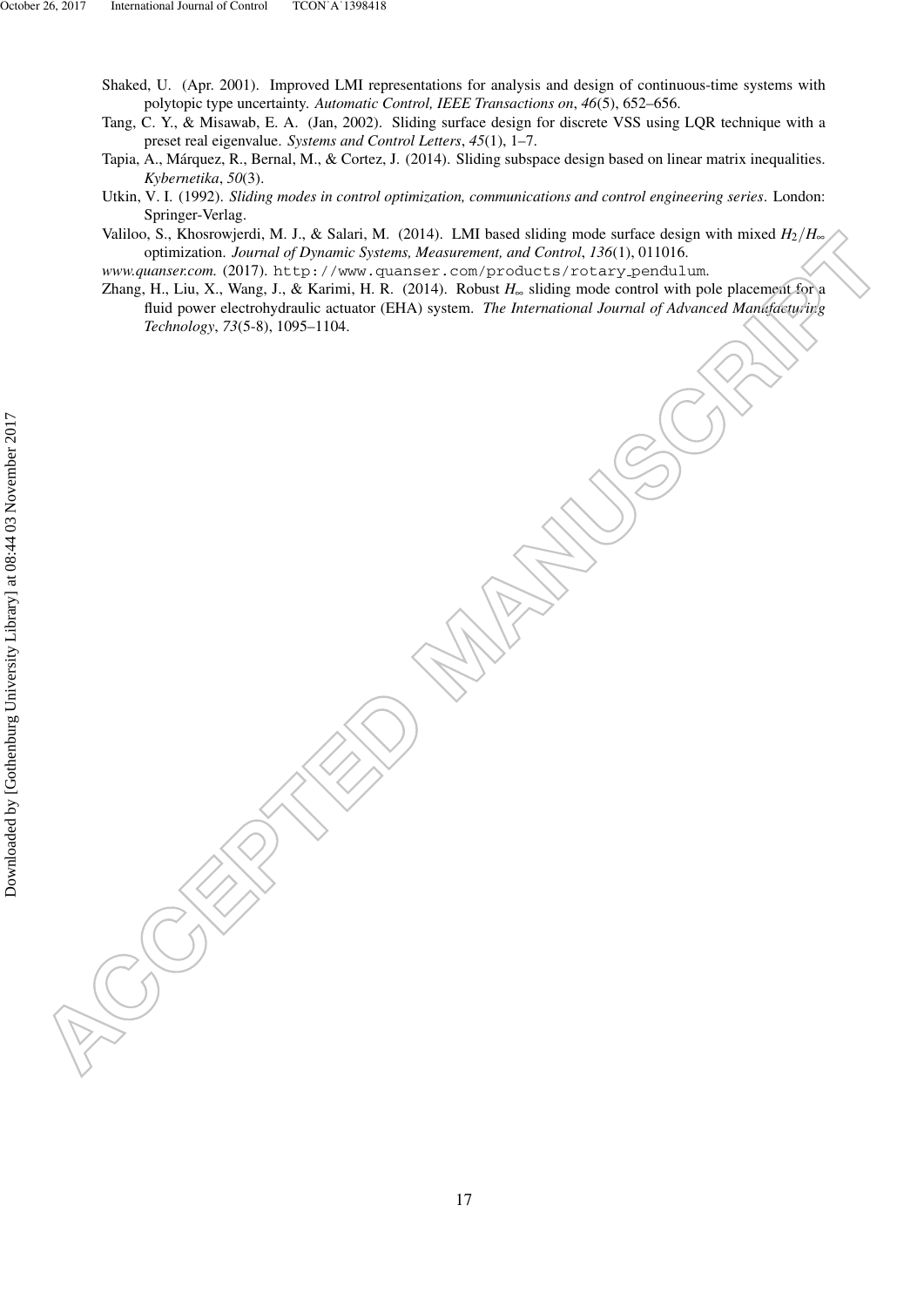<span id="page-18-0"></span>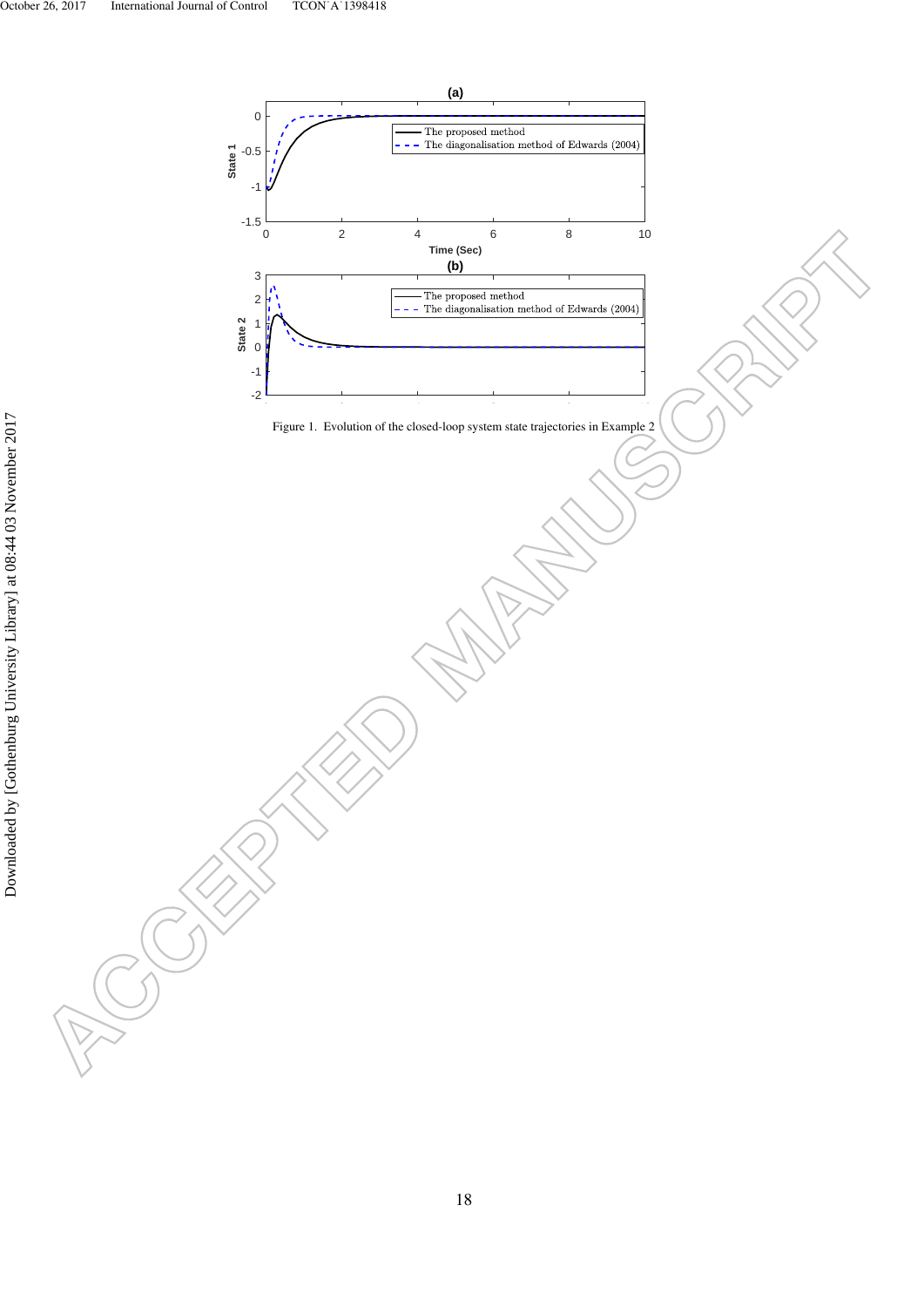

<span id="page-19-0"></span>Figure 2. Control signal and evolution of the switching function in Example 2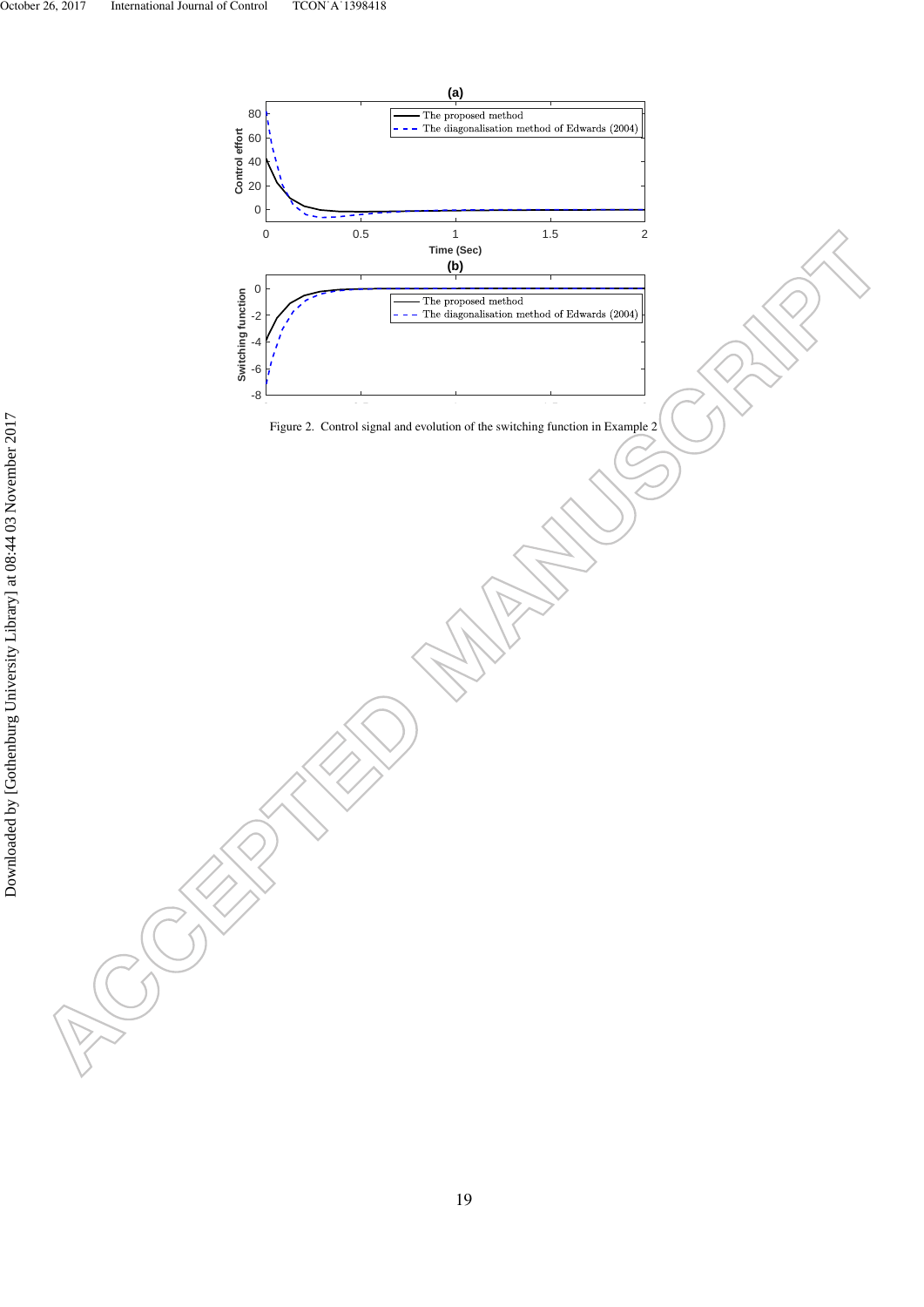

<span id="page-20-0"></span>

Downloaded by [Gothenburg University Library] at 08:44 03 November 2017 Downloaded by [Gothenburg University Library] at 08:44 03 November 2017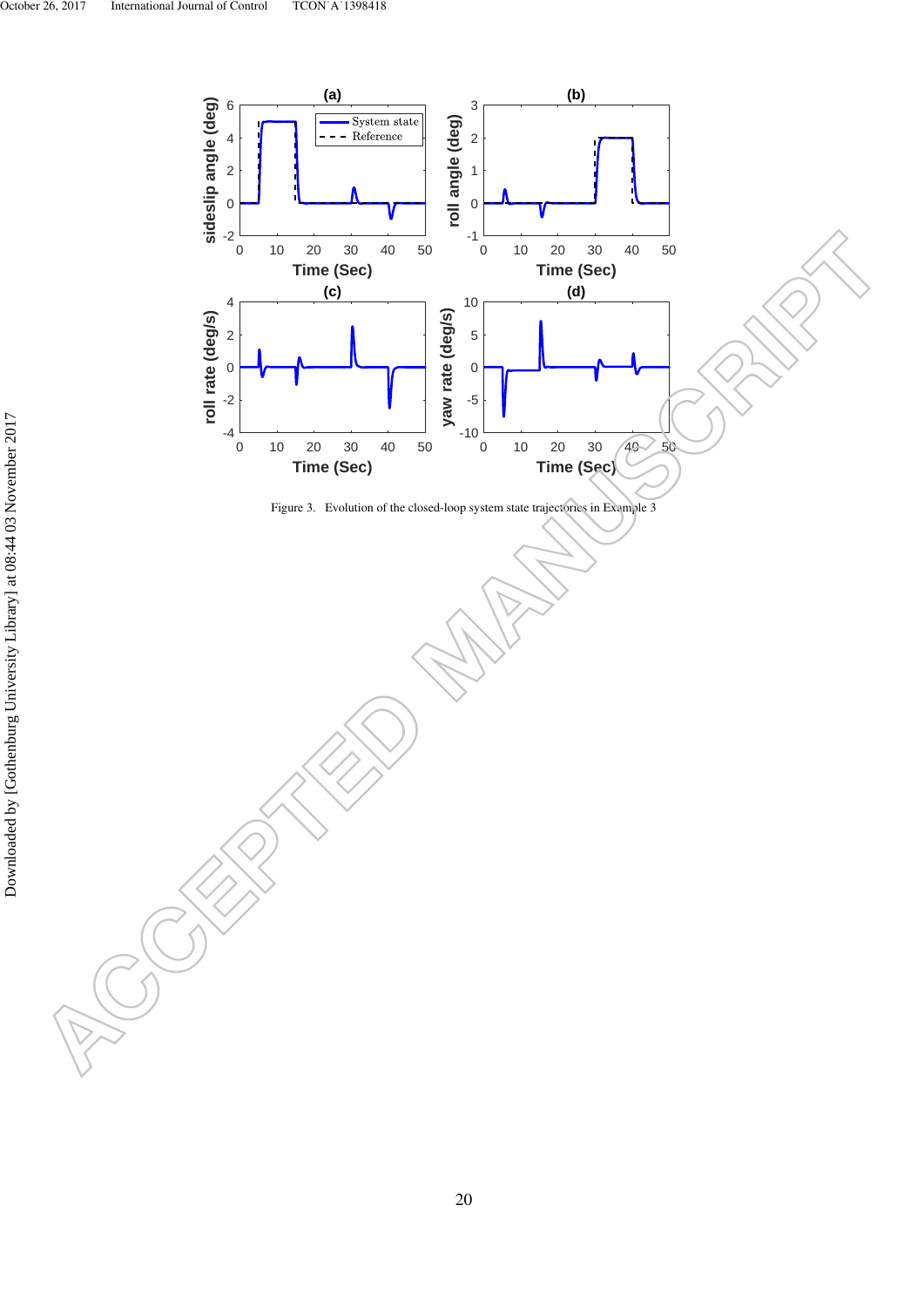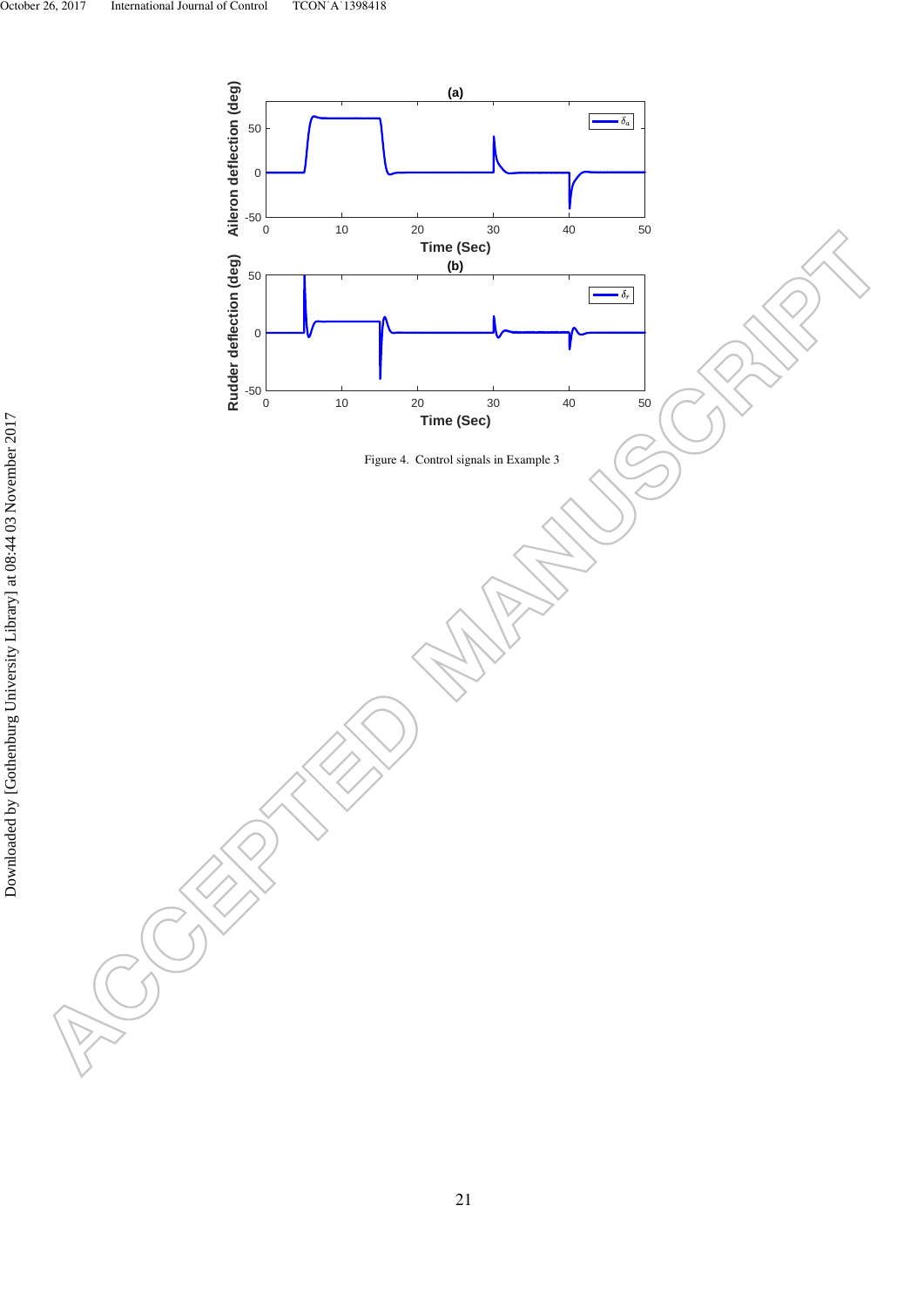<span id="page-22-0"></span>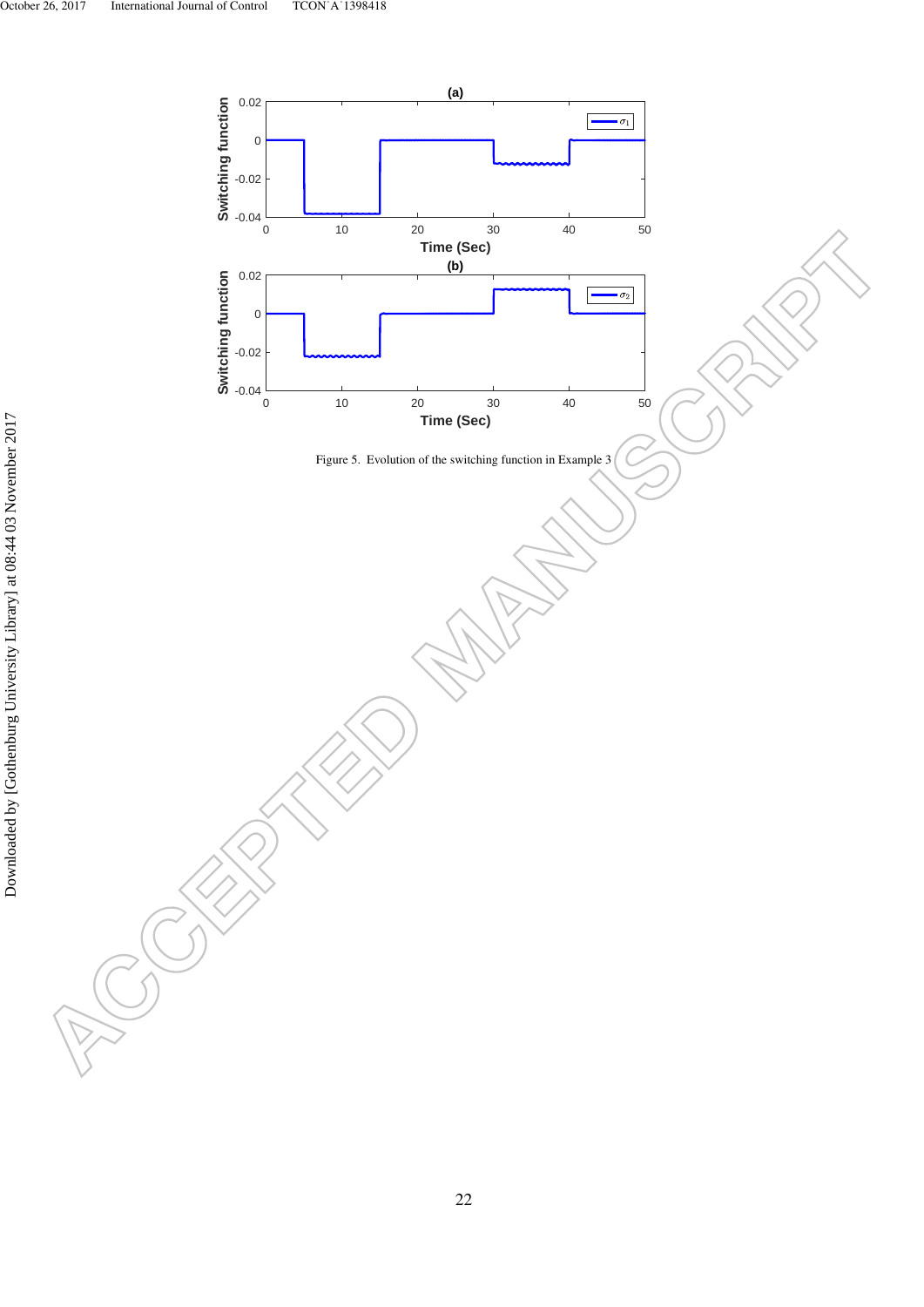<span id="page-23-0"></span>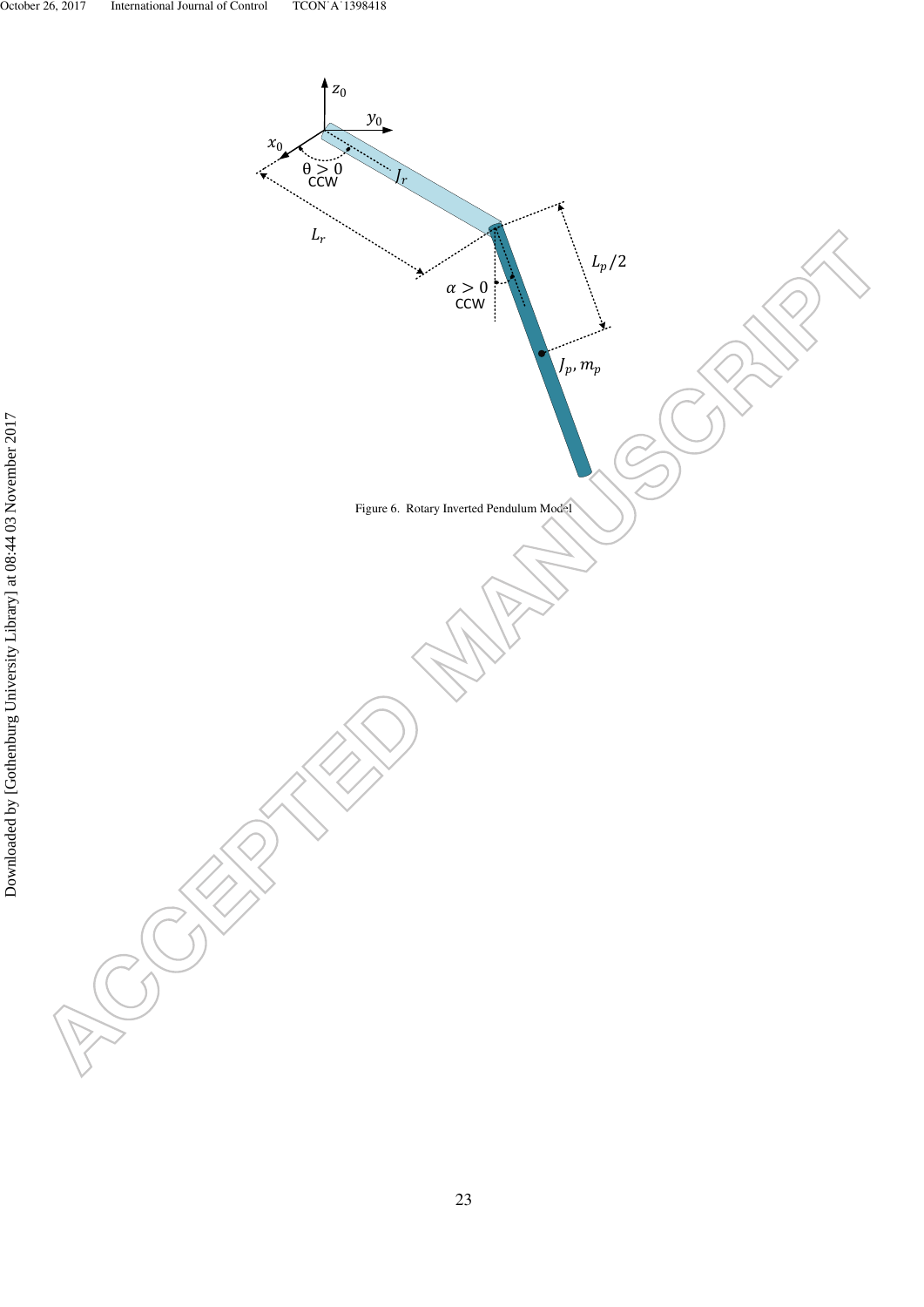

<span id="page-24-0"></span>Figure 7. Evolution of the system state  $(\theta)$ , switching function and control signal in the rotary inverted pendulum experiment using the proposed optimal SMC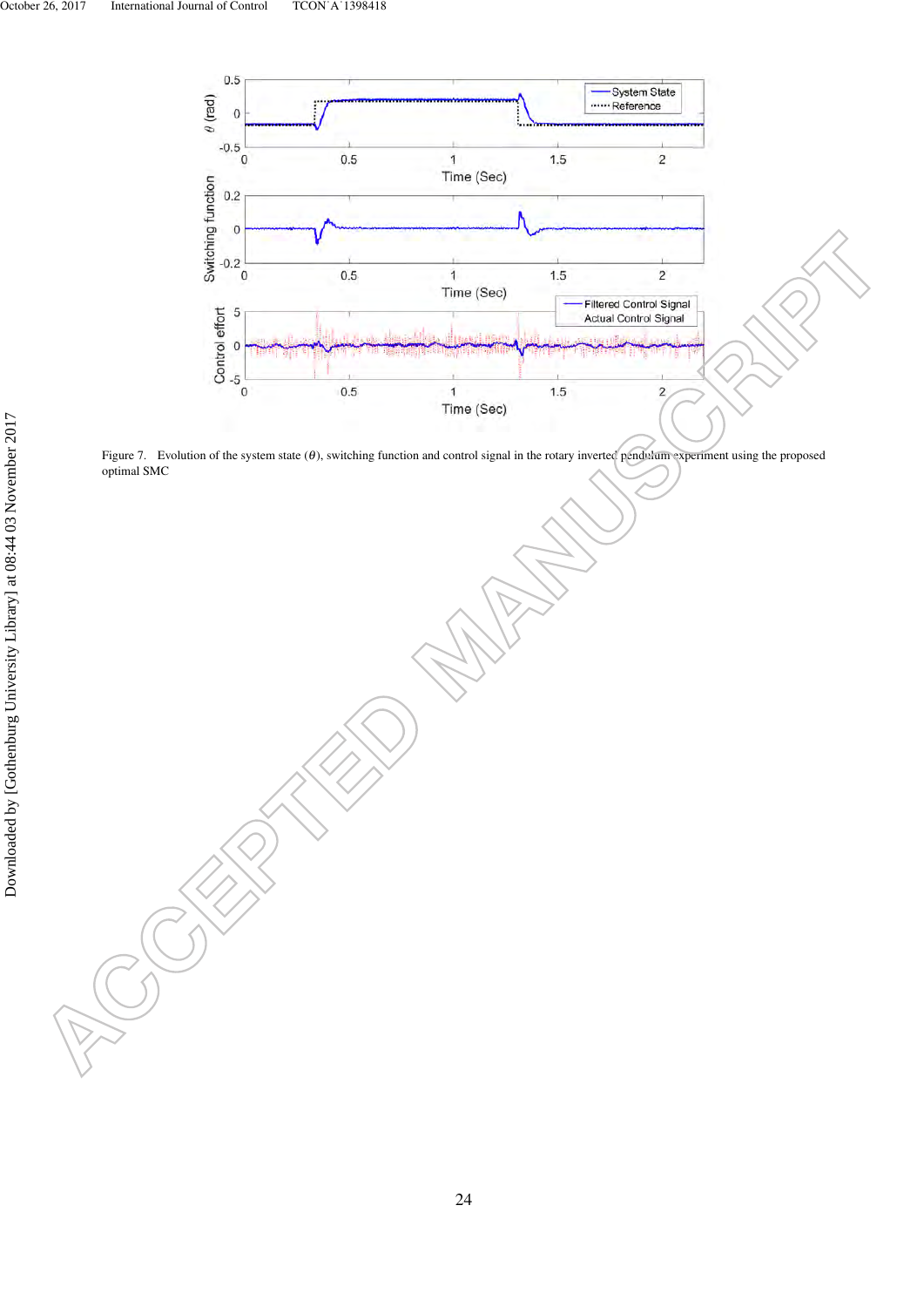

<span id="page-25-0"></span>Figure 8. Evolution of the system state (θ) and control signal in the rotary inverted pendulum experiment using LQ regulator